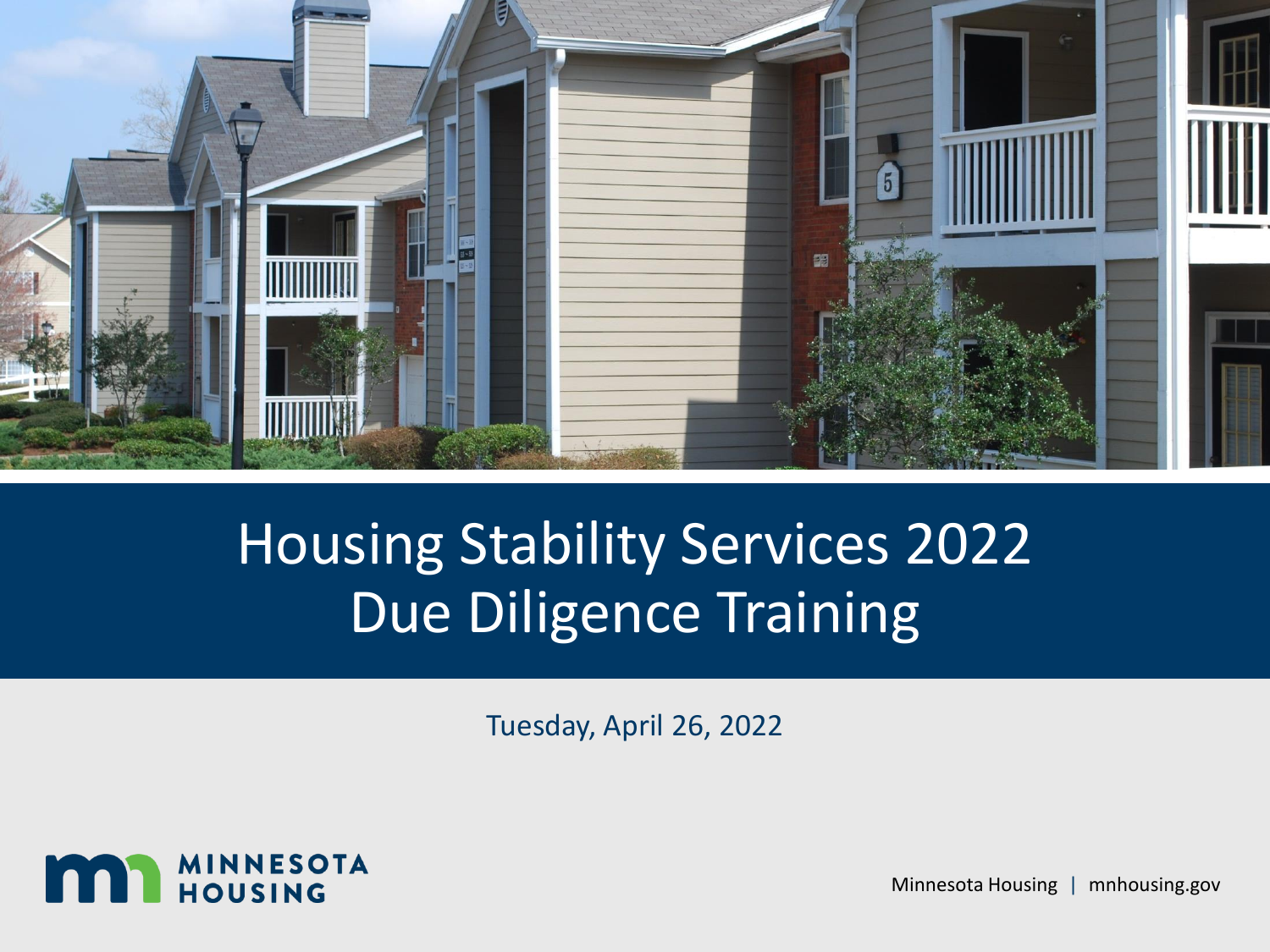

## Our Mission The Core Purpose

Housing is the foundation for success, so we collaborate with individuals, communities and partners to create, preserve and finance housing that is affordable.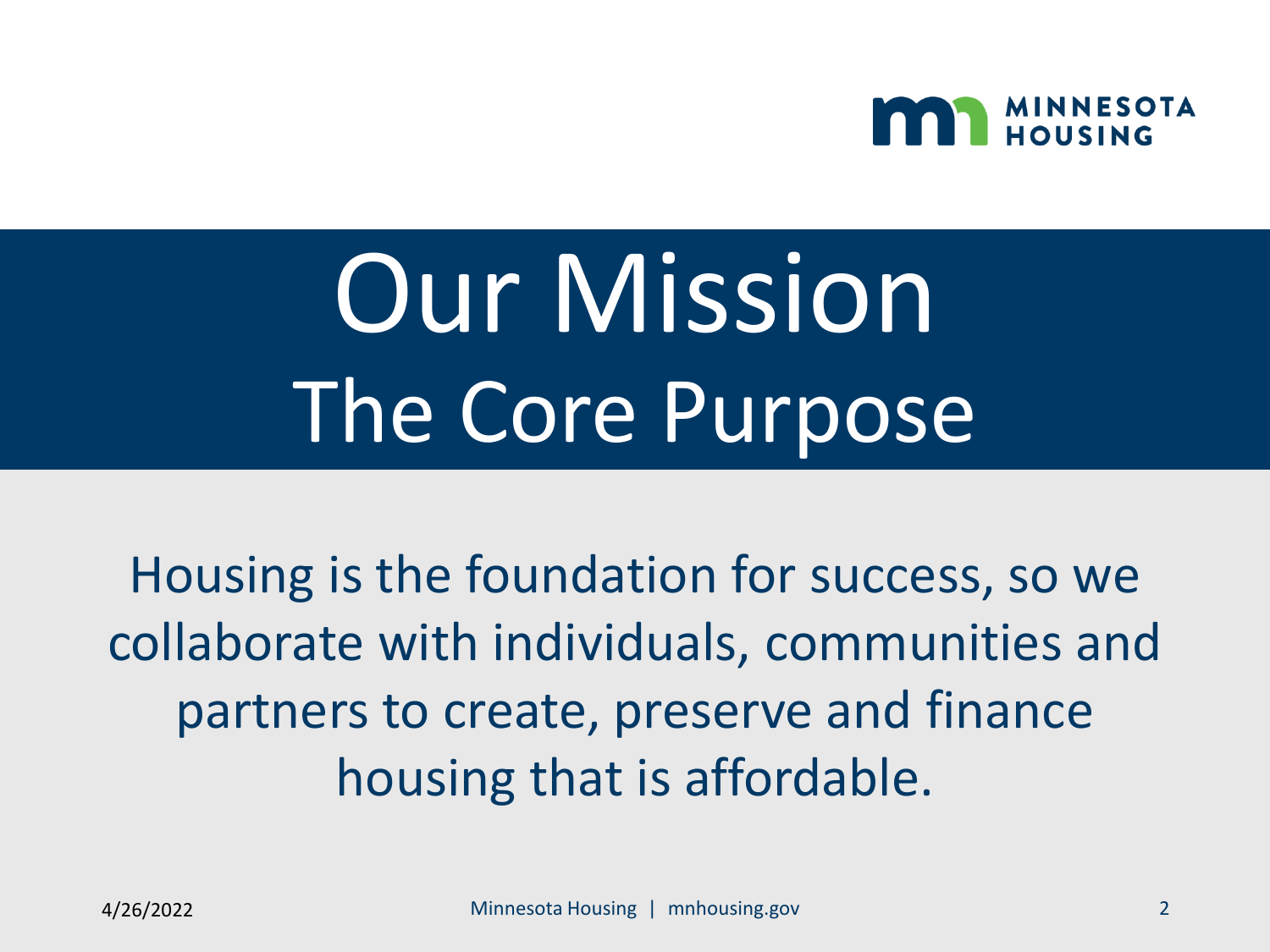

#### **Topic**

Welcome and Congratulations

Housing Stability Services Program Overview

Due Diligence

Submission and Deadlines

**Questions**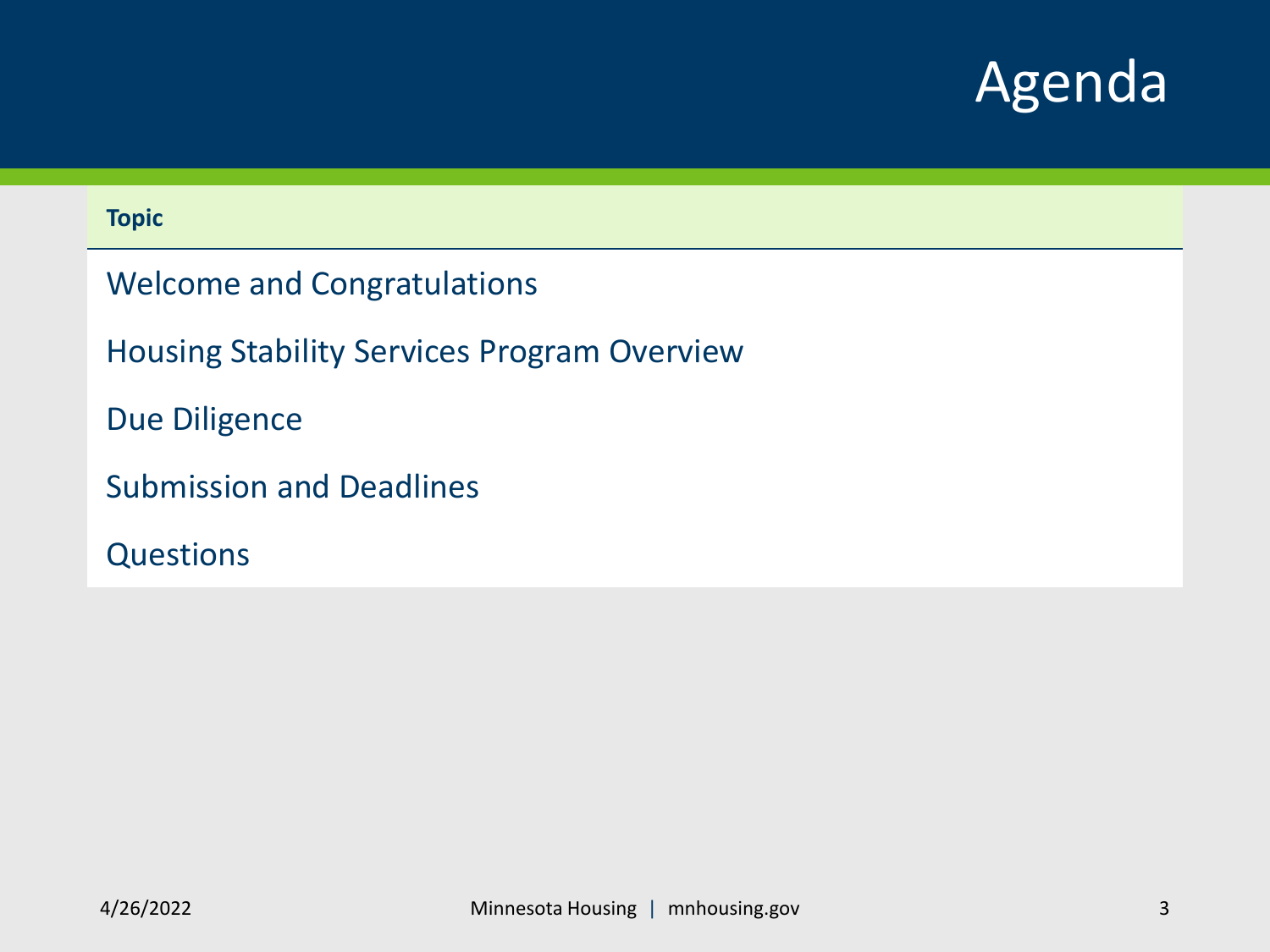### Meetings Scheduled

- All awardees are attending this full group Due Diligence meeting
- In addition, separate meetings with Minnesota Housing staff and the individual organizations have been scheduled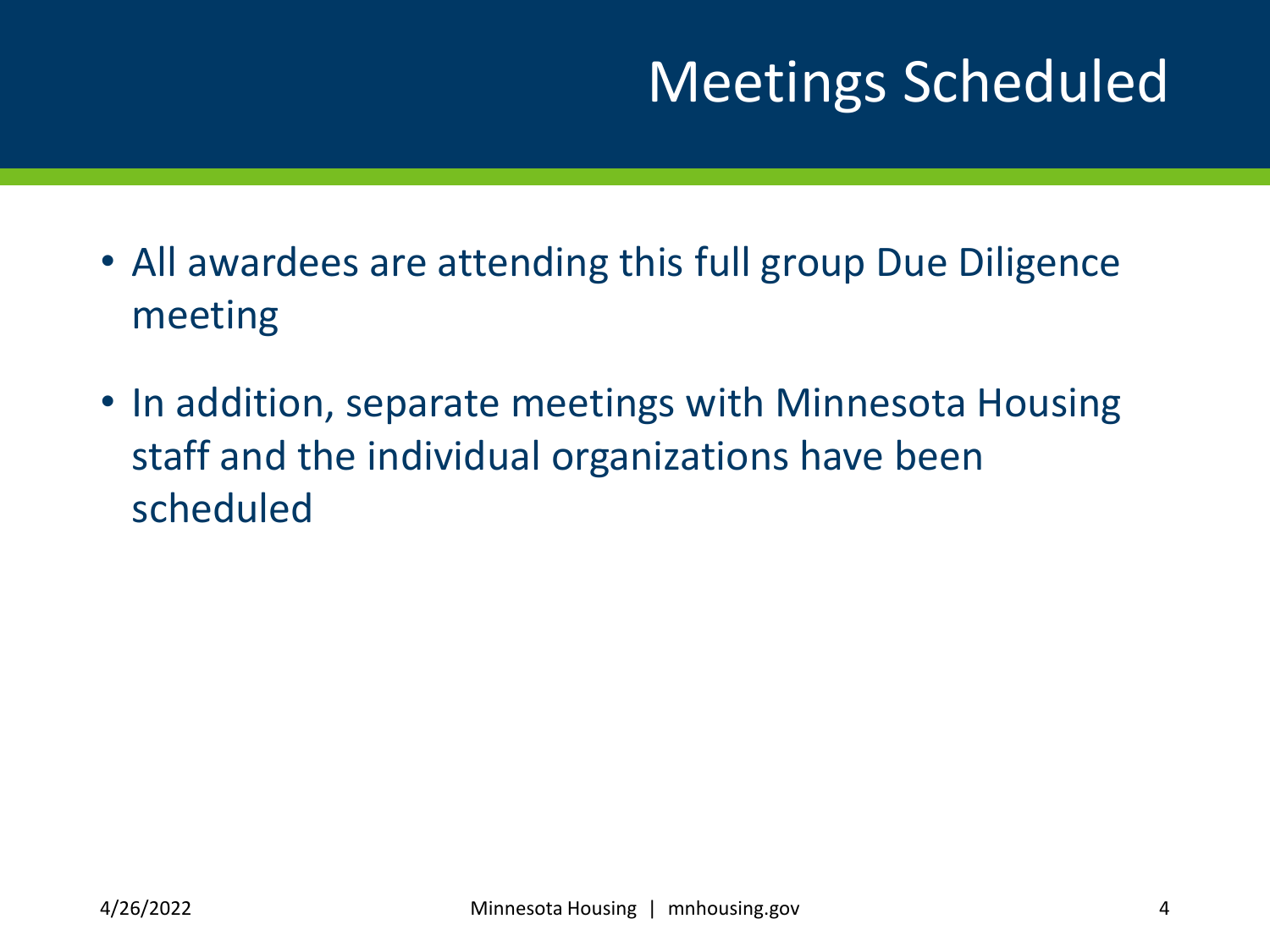



#### Housing Stability Services Program Overview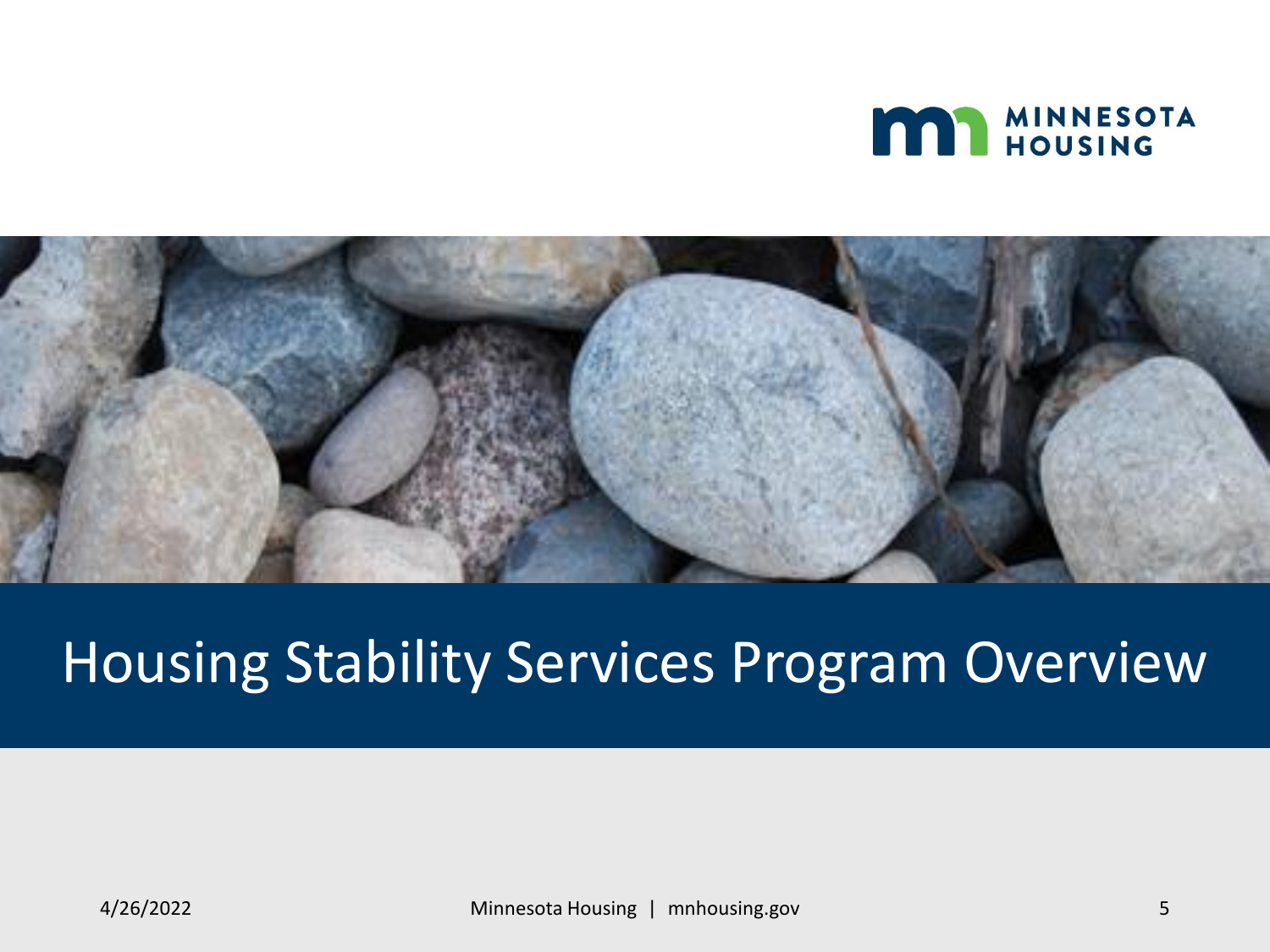### Core Principles and Values

- **Human centered**  Use intentional strategies to reach those who, because of geography, ability and/or language, are least likely to know about the housing opportunity.
- **Anti-racist and race equity**  Use intentional strategies to avoid perpetuating the conditions that create and maintain racial disparities
- **Customer experience that minimizes stress and uncertainty**
- **Transparency, timeliness, and flexibility**
- 4/26/2022 Minnesota Housing | mnhousing.gov 6 critical partners for equitable outcomes• **Organizations by and for** communities most impacted are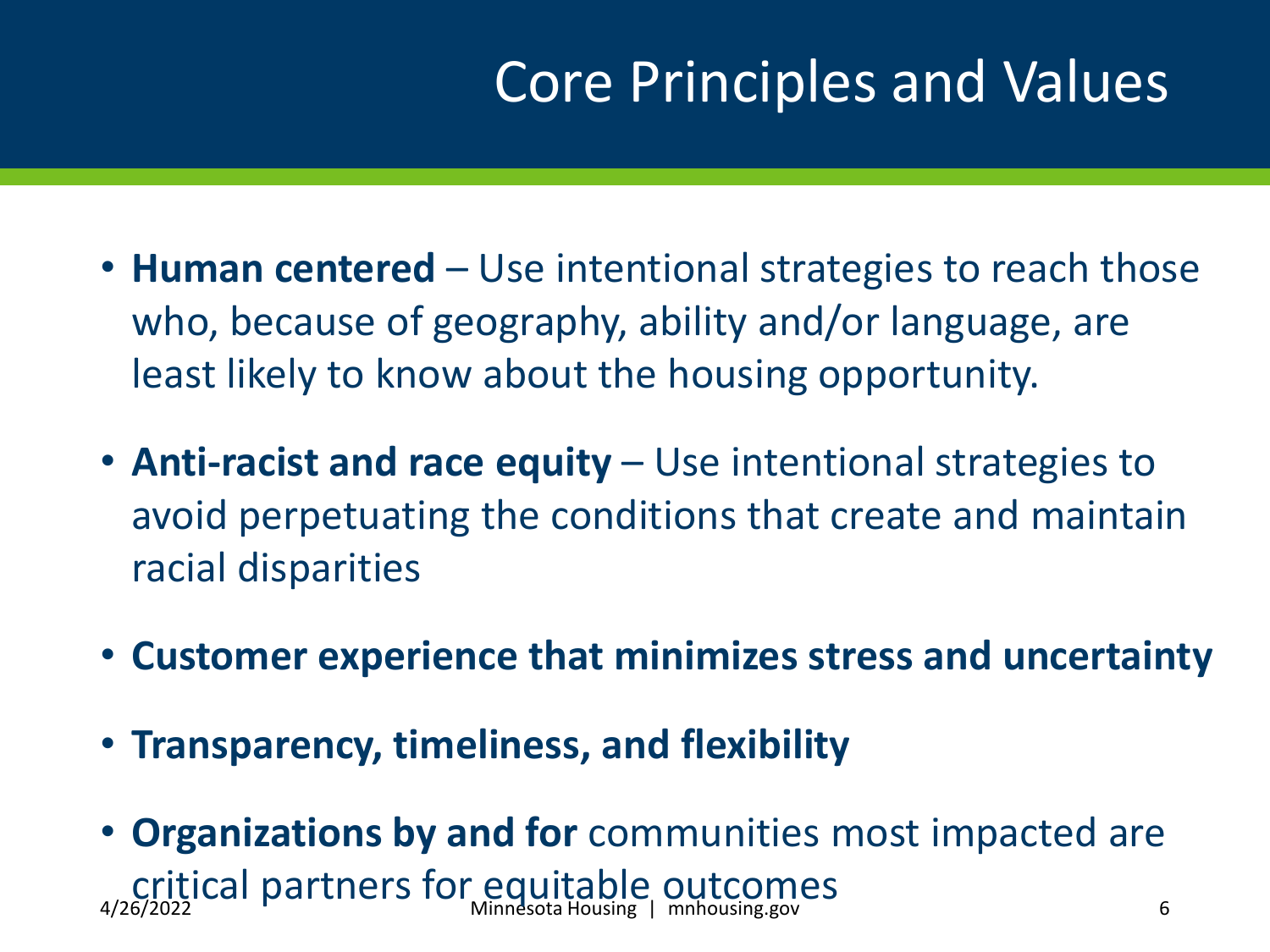### Eligible Households

- Renter households in Minnesota
- Household income is at or no more than 80% of area median income (AMI)
- Household is at risk of housing instability or homelessness
- Household member qualified for unemployment or had a decrease in income or increase in expenses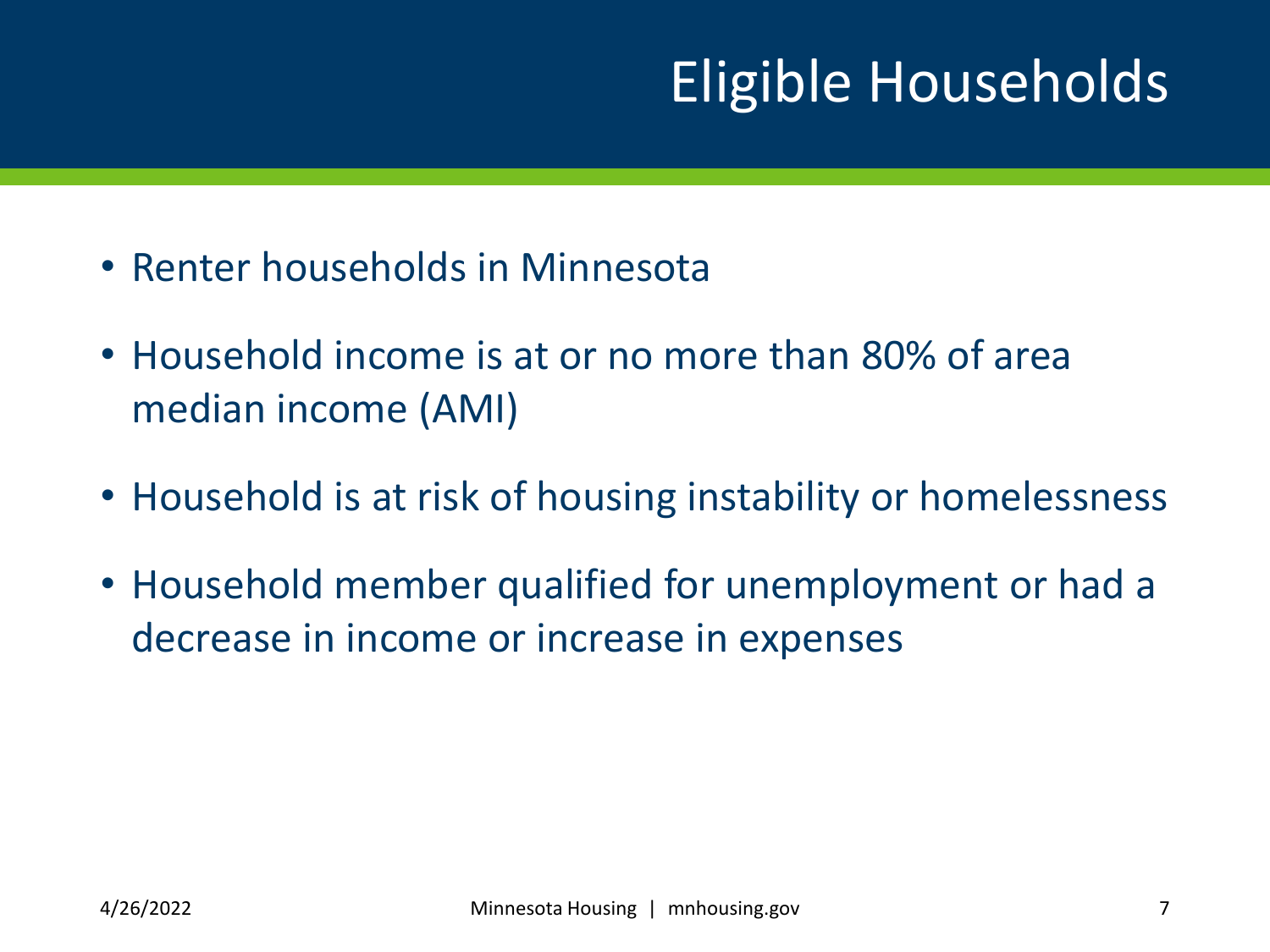### Additional Requirements

- Agencies agree to provide eligible supportive services to any household that meets program requirements in your geographic service area until program capacity is reached.
- Agencies agree to accept referrals from all community sources. Enrollment cannot be limited to households engaged with your agency.
- Agencies agree not to add additional eligibility requirements, including further limiting income requirements below 80% AMI for your location, as set by HUD.
- All supportive services expenses must be directly tied to an eligible household.
- Funds are for supportive services only and cannot be used for direct assistance, including gift cards.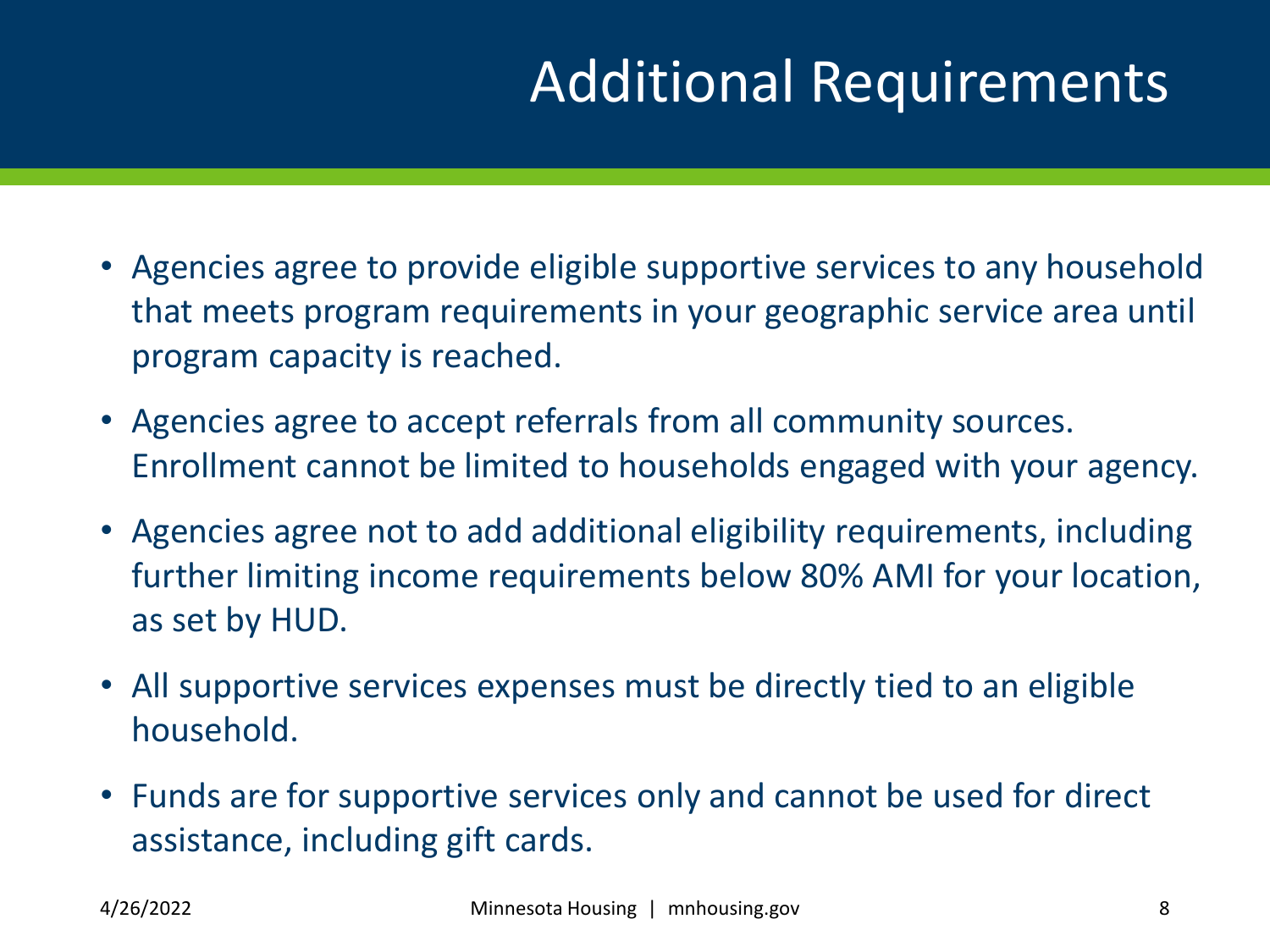## Scope of Work

- Provide Eviction Prevention services, including support of households to resolve the housing crisis through activities such as outreach and engagement, assessment, connection, coordination, housing counseling, conflict mediation, personal and legal advocacy, and follow-up.
- Provide Housing Navigation services that help households find or obtain stable housing, including assistance identifying potential housing opportunities, application assistance, and landlord outreach and engagement.
- Provide culturally specific services as appropriate, including language translation.
- Create awareness by marketing the program.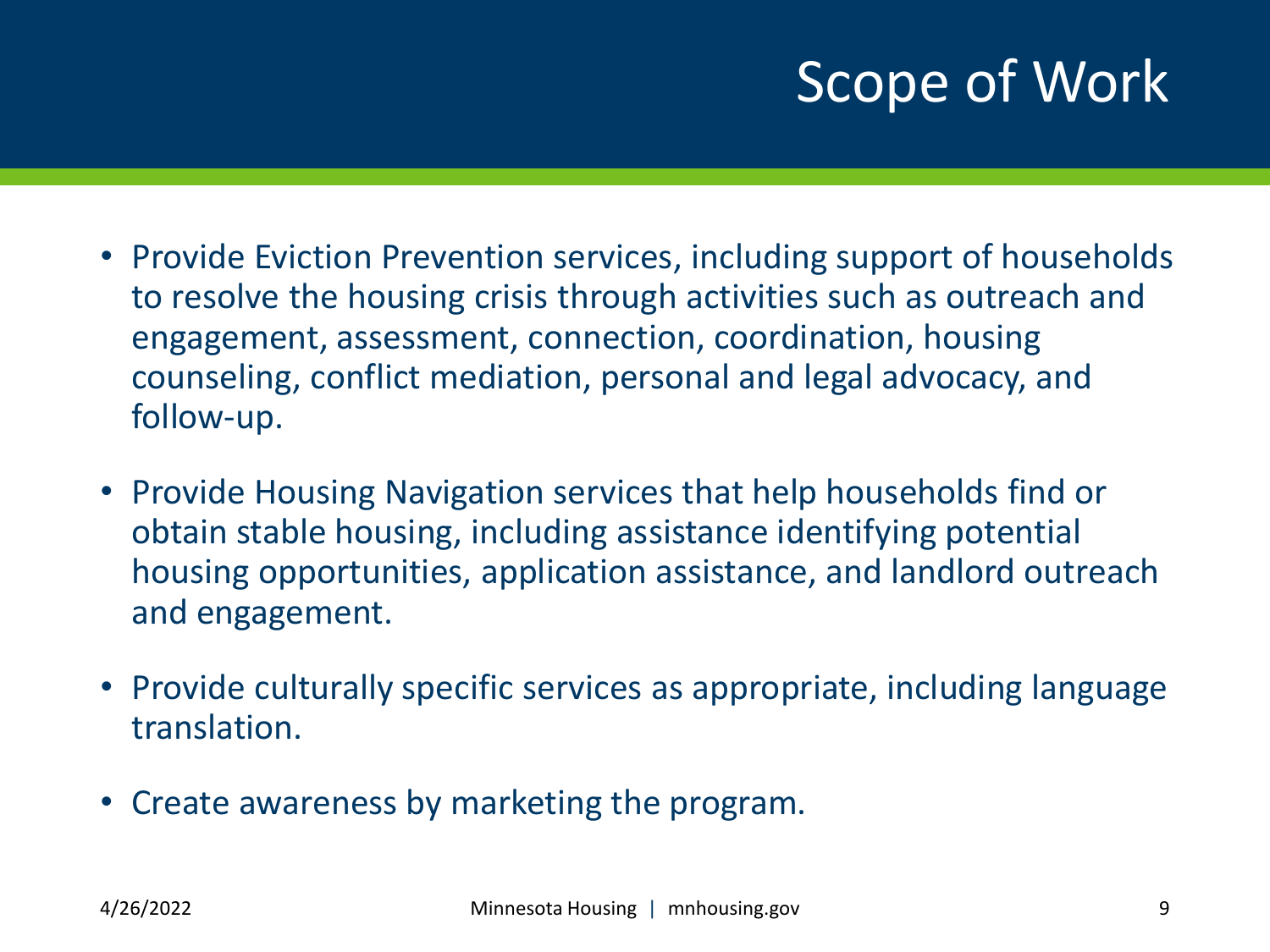### Scope of Work – Reporting/Invoicing

- Reports and invoices will be due to Minnesota Housing no later than the  $10<sup>th</sup>$  of every month
- Minnesota Housing uses these reports and invoices to submit a federal report by the 15<sup>th</sup> of every month
- The turnaround time on reports is short, with little flexibility
- Timeliness for provider reports and invoices is necessary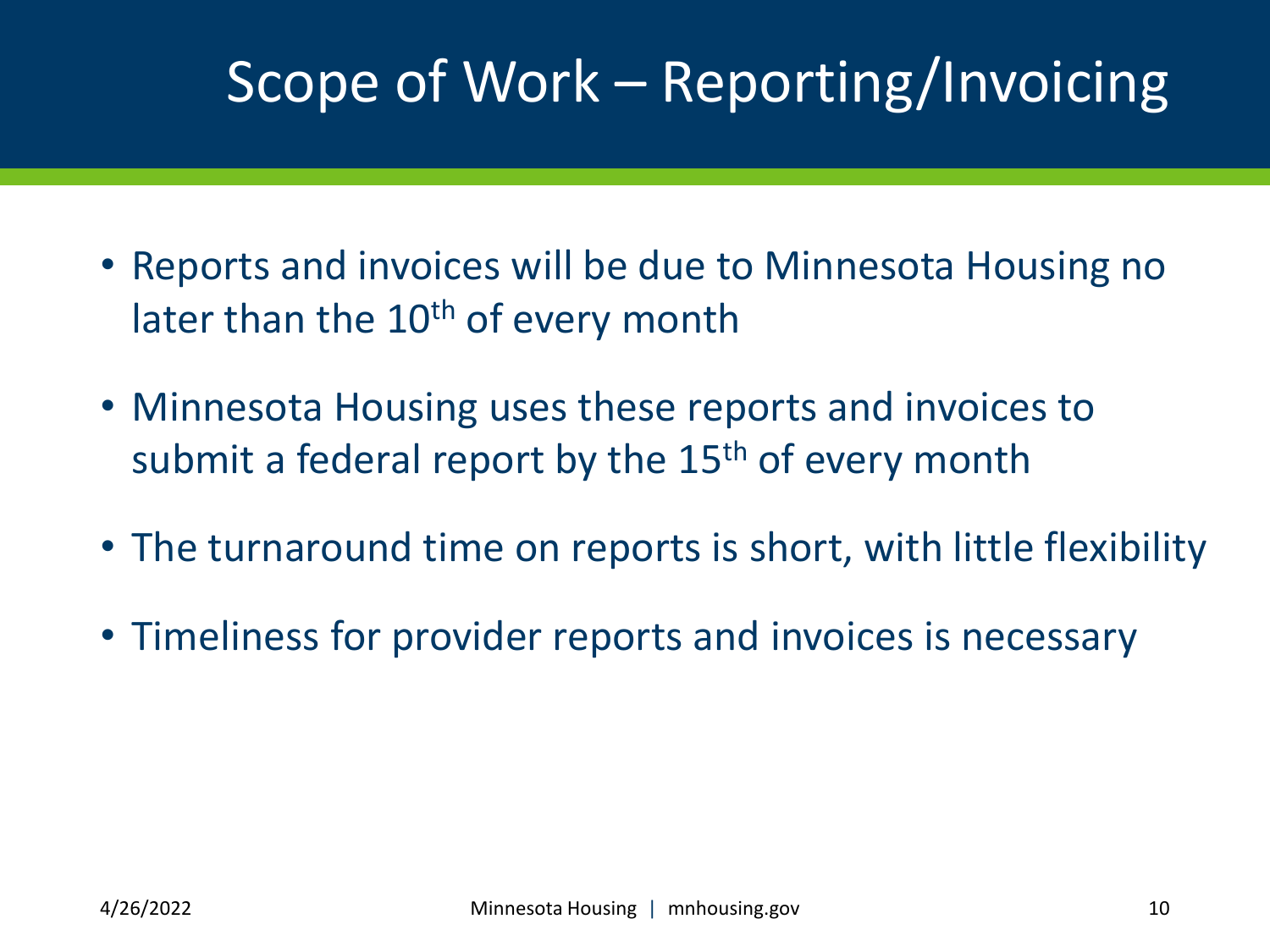### Eligible Expenses

- Direct Eviction Prevention and/or Housing Navigation services
- Other program costs including:
	- Travel/mileage
	- Office/computer/phone (directly related to staff providing services to households)
	- Training
	- Marketing/outreach (materials, advertising)
	- Technology
	- Personal protective equipment (PPE)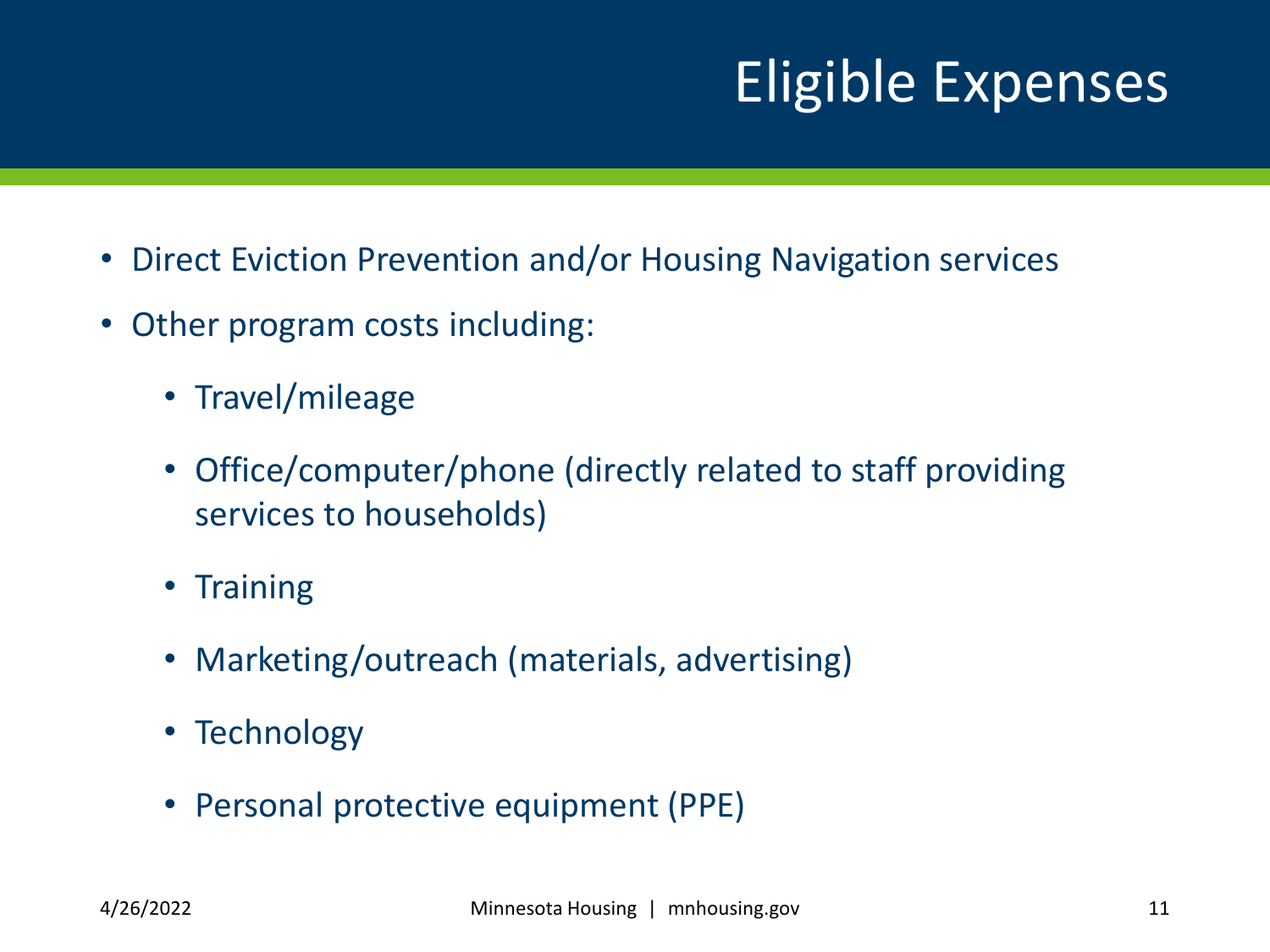#### Eligible Expenses – Administration

- Administration costs are limited to 15% of the total grant and may include the following:
	- Audit/accounting
	- Human resources
	- Office/computer/phone for administrative staff
	- Other direct costs associated with administering the program (financial, program management, data/reporting costs)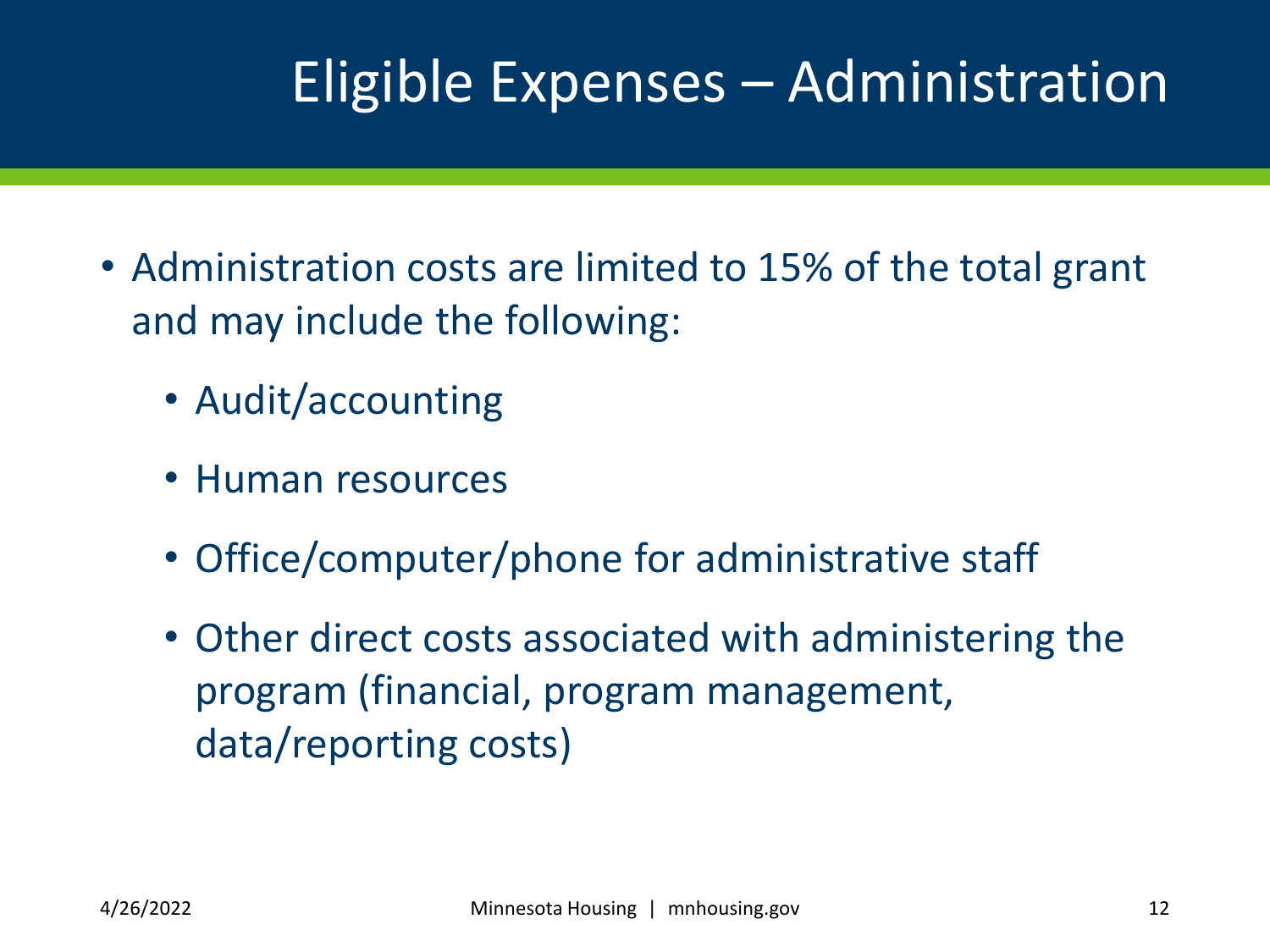



#### Due Diligence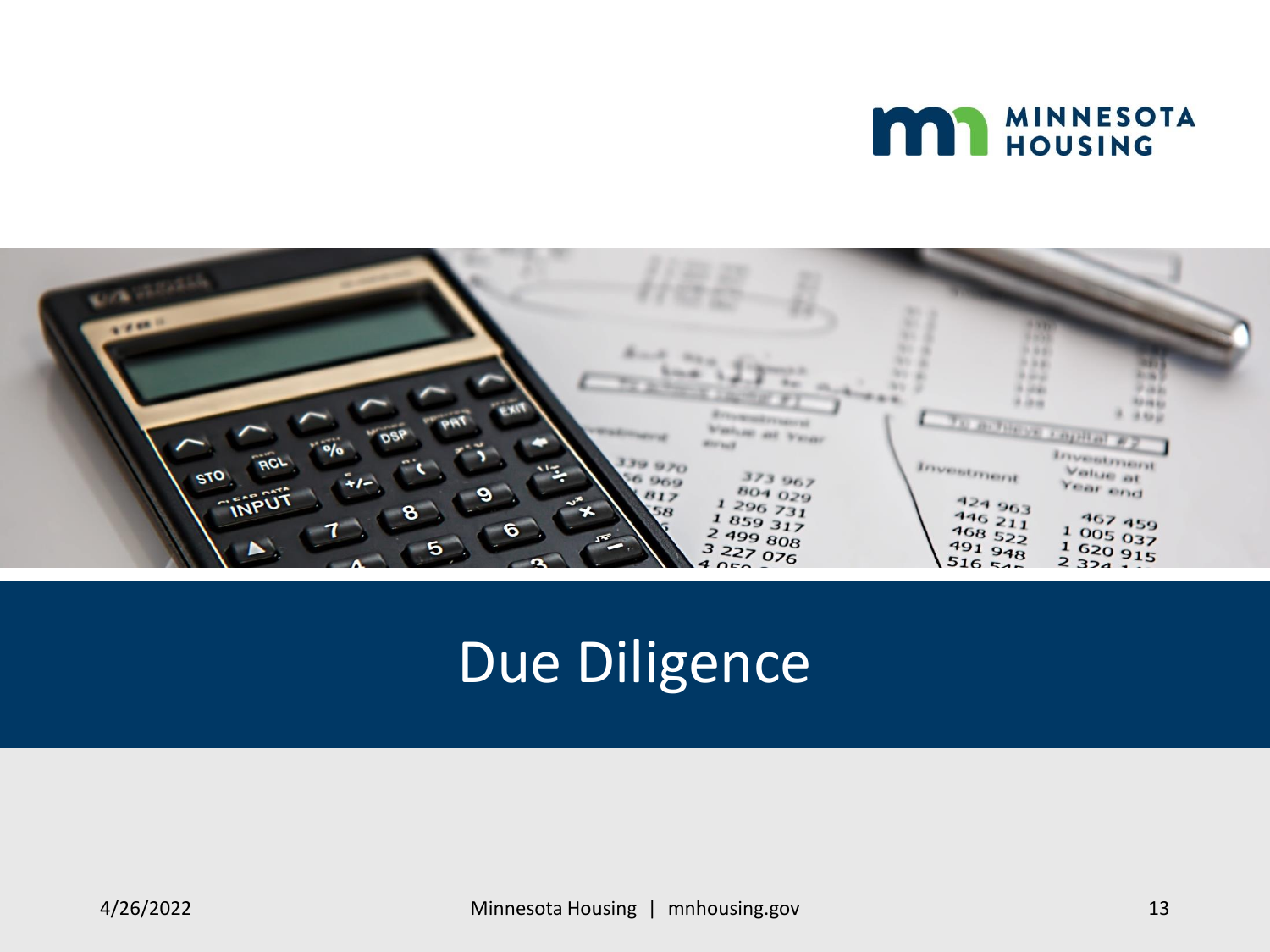### Due Diligence Items

- Work Plan
- Budget
- Unique Entity Identifier (UEI)
- SWIFT vendor number
- W-9
- Electronic Funds Transfer (EFT) Authorization Form
	- Only for new grantees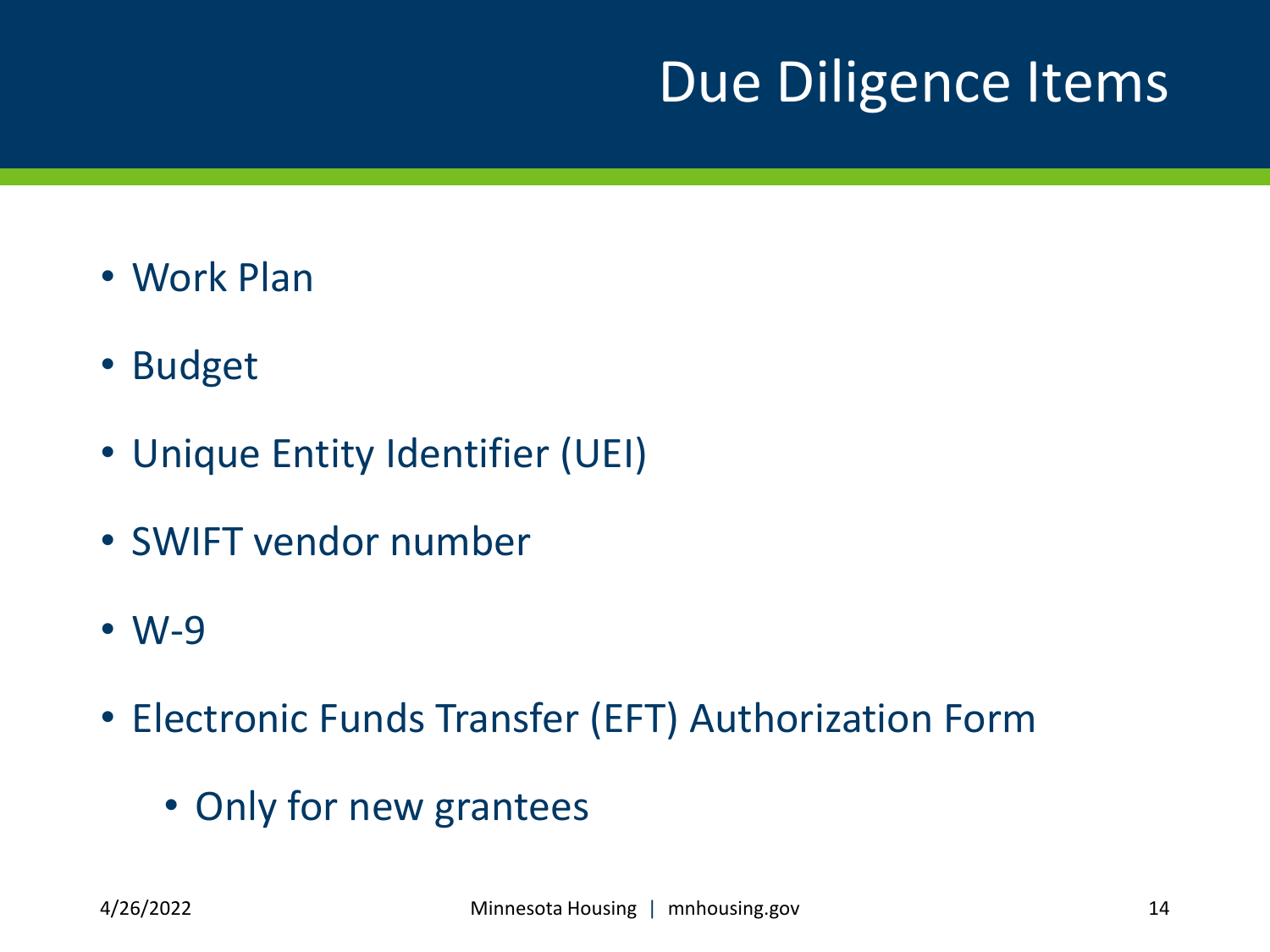### Due Diligence Items continued

- Electronic Bank Change Request Form
	- Only for existing grantees if banking information has changed
- Documentation of delegated signing authority
- Name(s), email address(es), and routing order (if applicable) of the authorized signer(s)
- Grant Contract Agreement (signing will be initiated by Minnesota Housing via DocuSign once all due diligence items have been submitted and approved)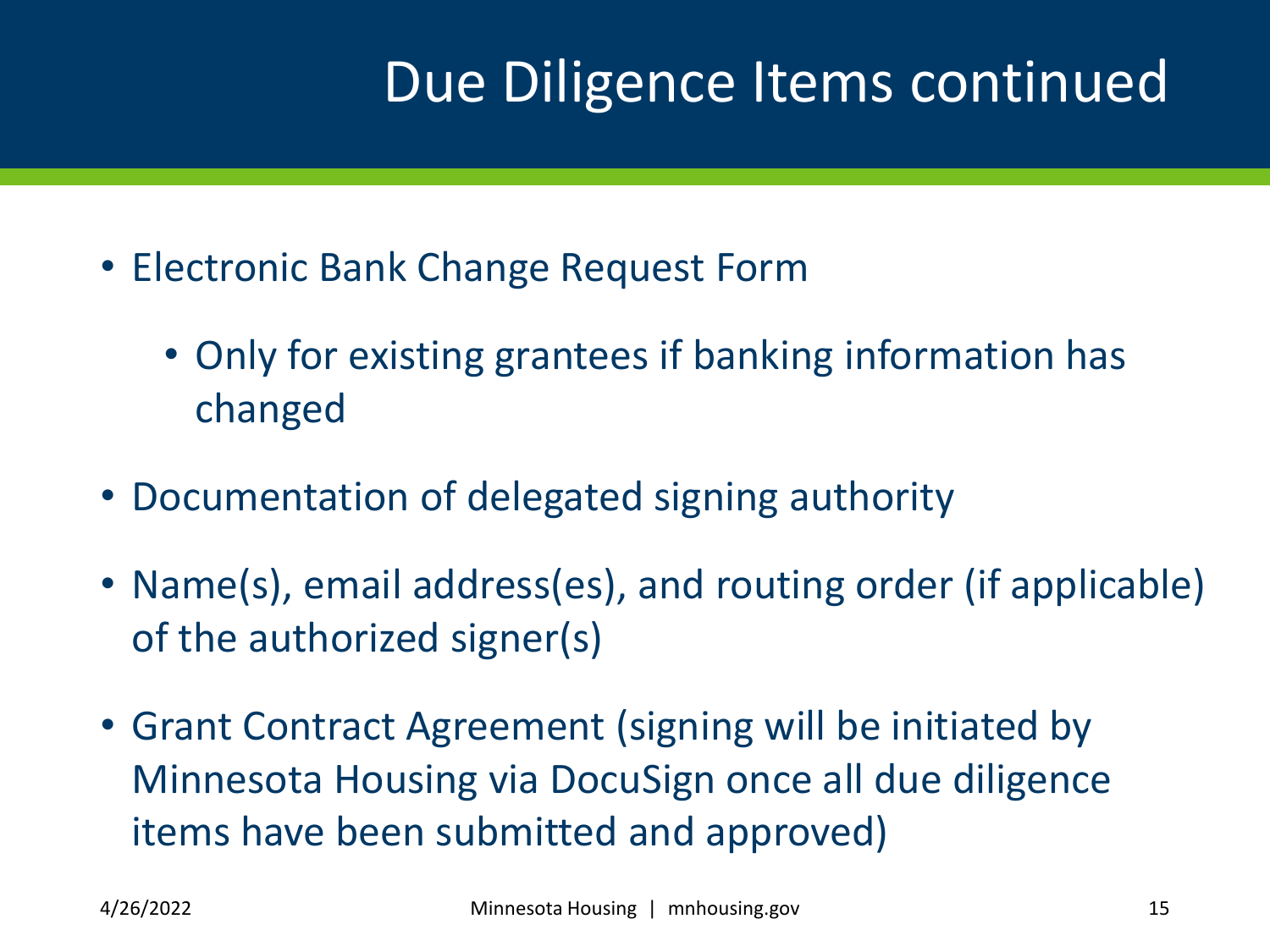#### Work Plan

#### **Submit your Work Plan**

- Include changes from the submitted application as a result of the final award amount and conditions in your selection letter – required
- Program staff must approve, and may request revisions prior to approving, this item (allow enough time for this review when submitting)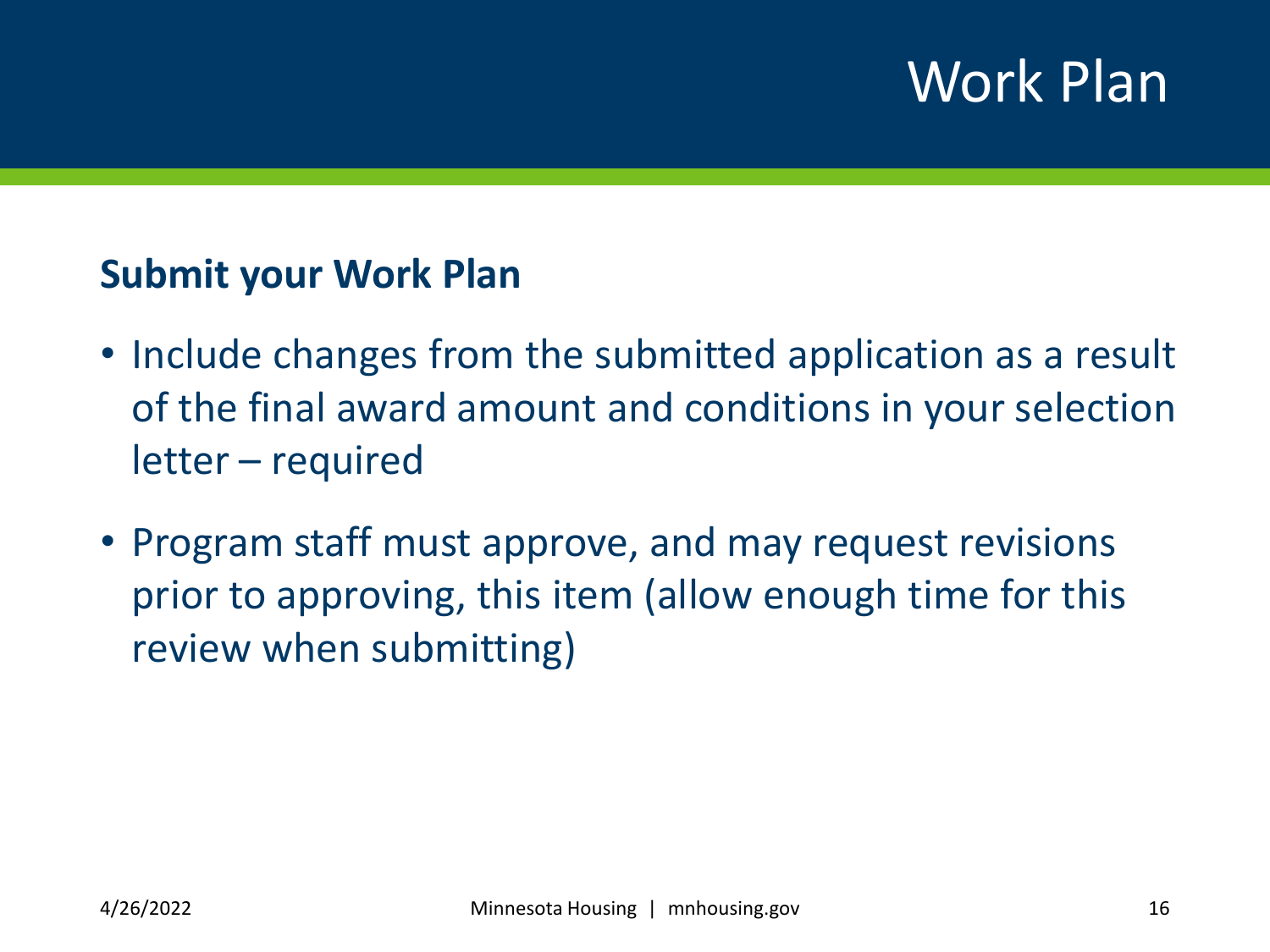#### Budget

#### **Submit your Budget**

- Adjust the budget allocations (includes subgrantees)
- Program staff must approve, and may request revisions prior to approving, this item (allow enough time for this review when submitting)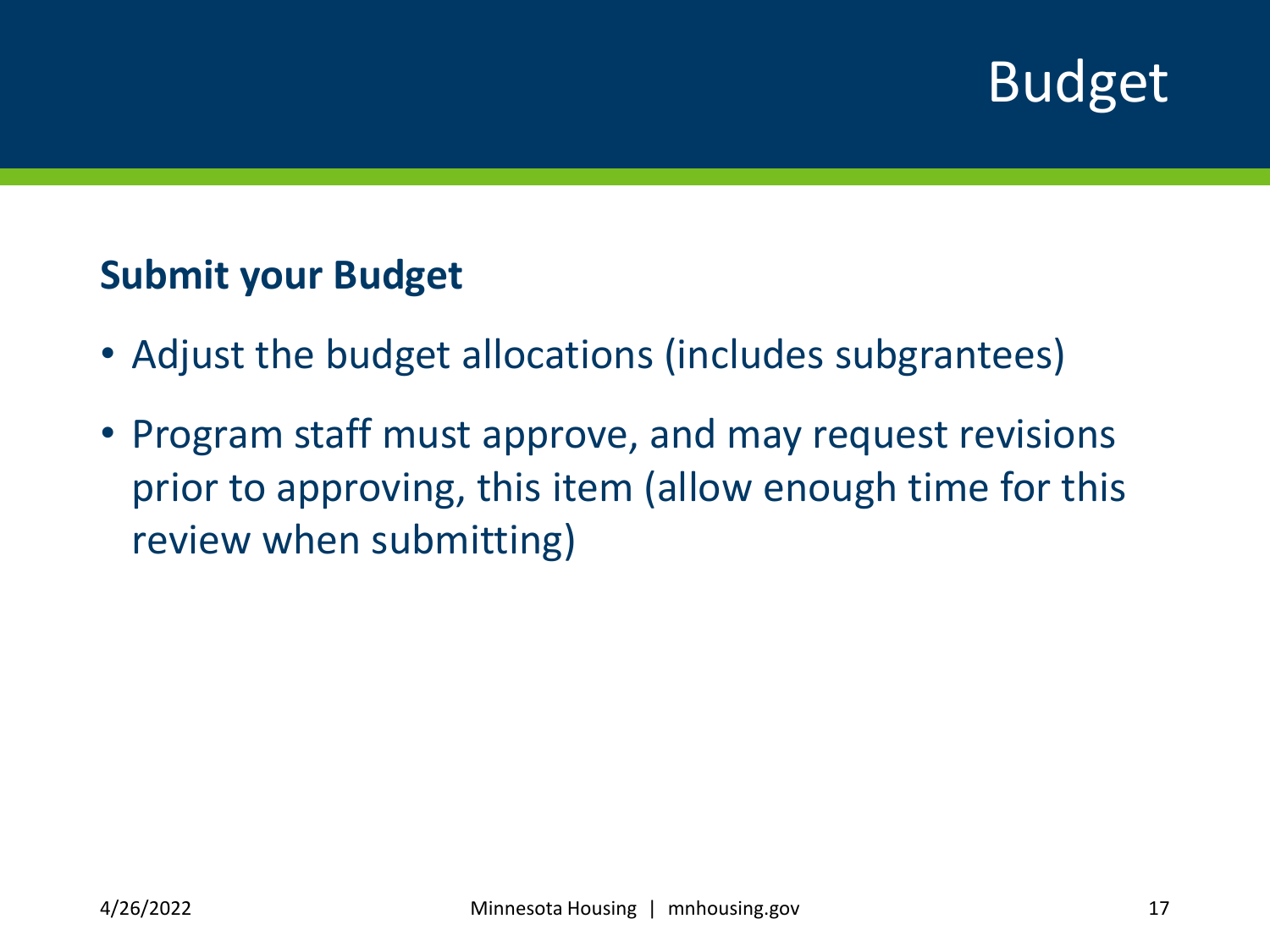#### **Submit your Unique Entity ID**

- The Unique Entity ID is a unique 12-character alphanumeric identifier for businesses provided by SAM.gov (transitioned on April 4, 2022 from the Data Universal Numbering System (DUNS) number).
- If you have an entity registration in SAM.gov (even if your registration has expired), you already have a Unique Entity ID. You can find it by signing into SAM.gov and selecting the 'Entities' widget in your Workspace or by signing in and searching entity information to locate your organization.
- If you have used the DUNS number with your previous federal contracts or grants, check the following interactive guide to determine what action you need to take to get your Unique Entity ID. Once you select the guide link, look for the document in your downloads: [https:/www.fsd.gov/sys\\_attachment.do?sys\\_id=af05f8fb1b44851006b09796bc4bcb6d](https://gcc02.safelinks.protection.outlook.com/?url=https%3A%2F%2Fwww.fsd.gov%2Fsys_attachment.do%3Fsys_id%3Daf05f8fb1b44851006b09796bc4bcb6d&data=04%7C01%7CMerideth.Mayrand%40state.mn.us%7Cf79a75c833ff4a45d48208da0142245b%7Ceb14b04624c445198f26b89c2159828c%7C0%7C0%7C637823680823074552%7CUnknown%7CTWFpbGZsb3d8eyJWIjoiMC4wLjAwMDAiLCJQIjoiV2luMzIiLCJBTiI6Ik1haWwiLCJXVCI6Mn0%3D%7C3000&sdata=fdDttPMq2vXkqrqR%2Fj%2FyuxSDfzguF7yZJPC7YzaezsA%3D&reserved=0)
- Go to [FSD.gov](%3ehttps:/www.fsd.gov/%3c) and select the green Help on the UEI Transition button at the top of the page to learn more.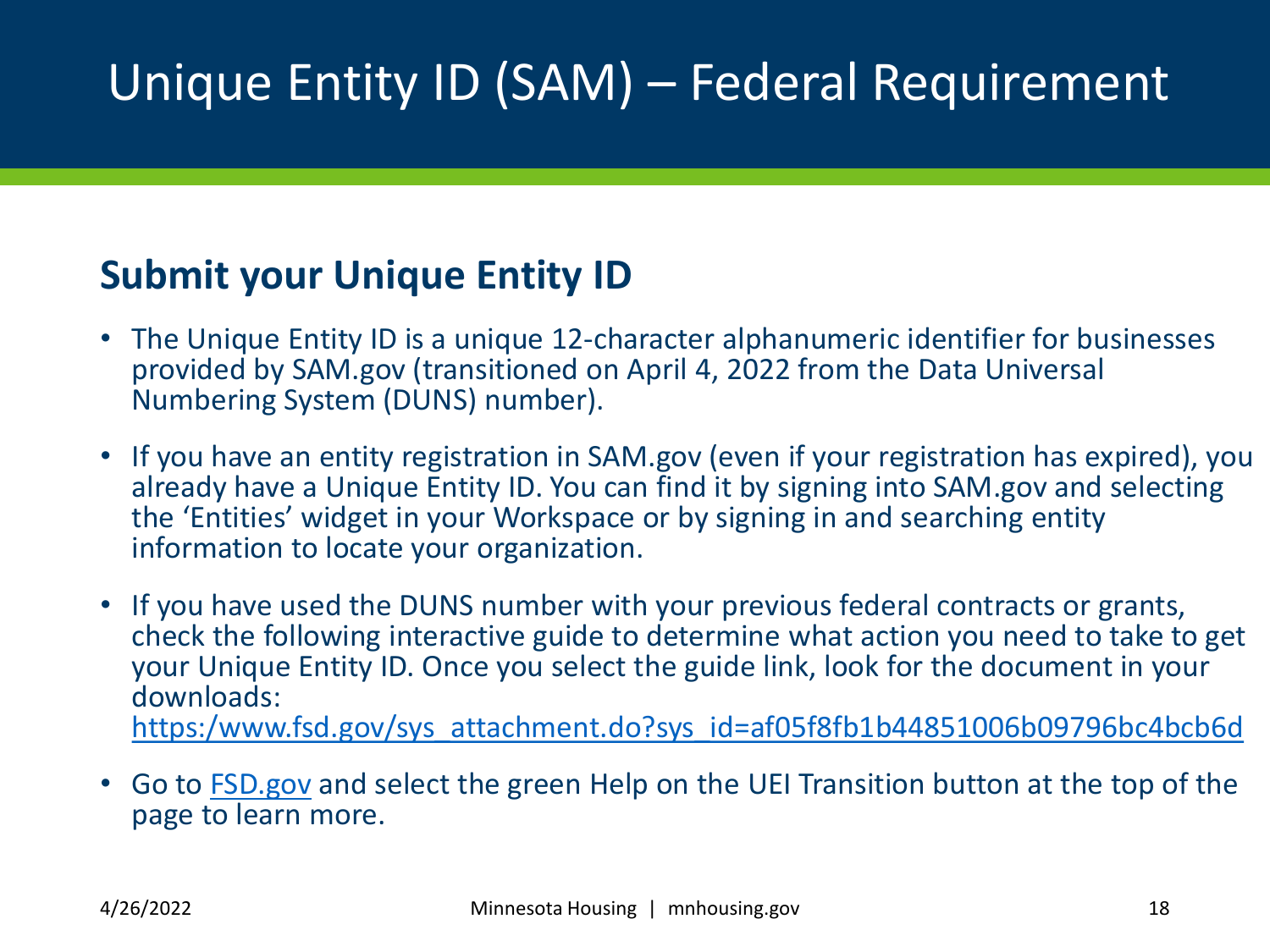#### SWIFT Vendor Number

#### **Submit your SWIFT vendor number**

- If you have not registered as a vendor with the State of Minnesota, this will need to be completed prior to receiving payment
- Visit the [Vendor Registration Link](https://mn.gov/admin/business/vendor-info/) to complete this process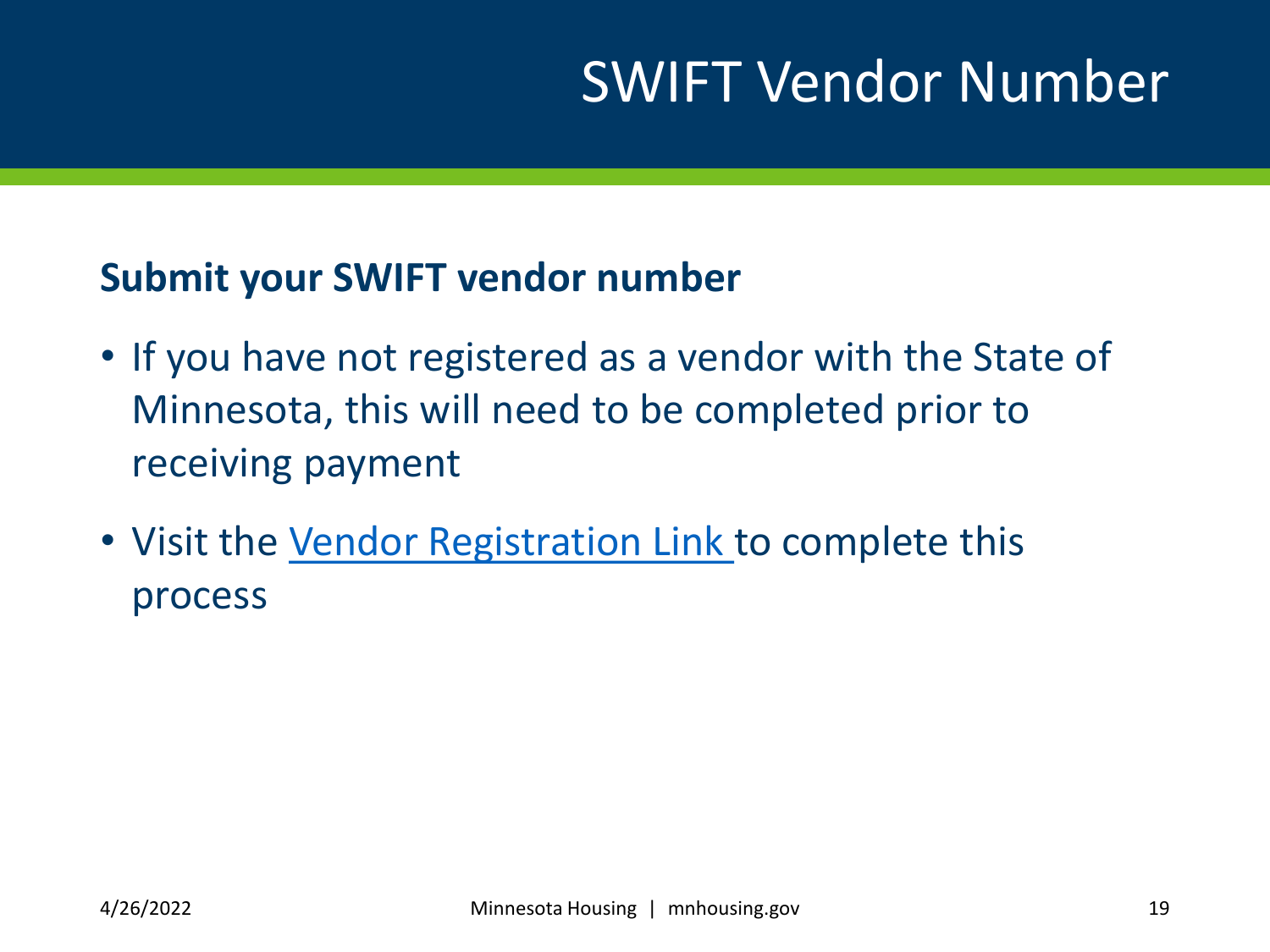#### **Submit a completed and signed copy of your W-9**

• Refer to the example form here: <https://www.irs.gov/forms-pubs/about-form-w-9>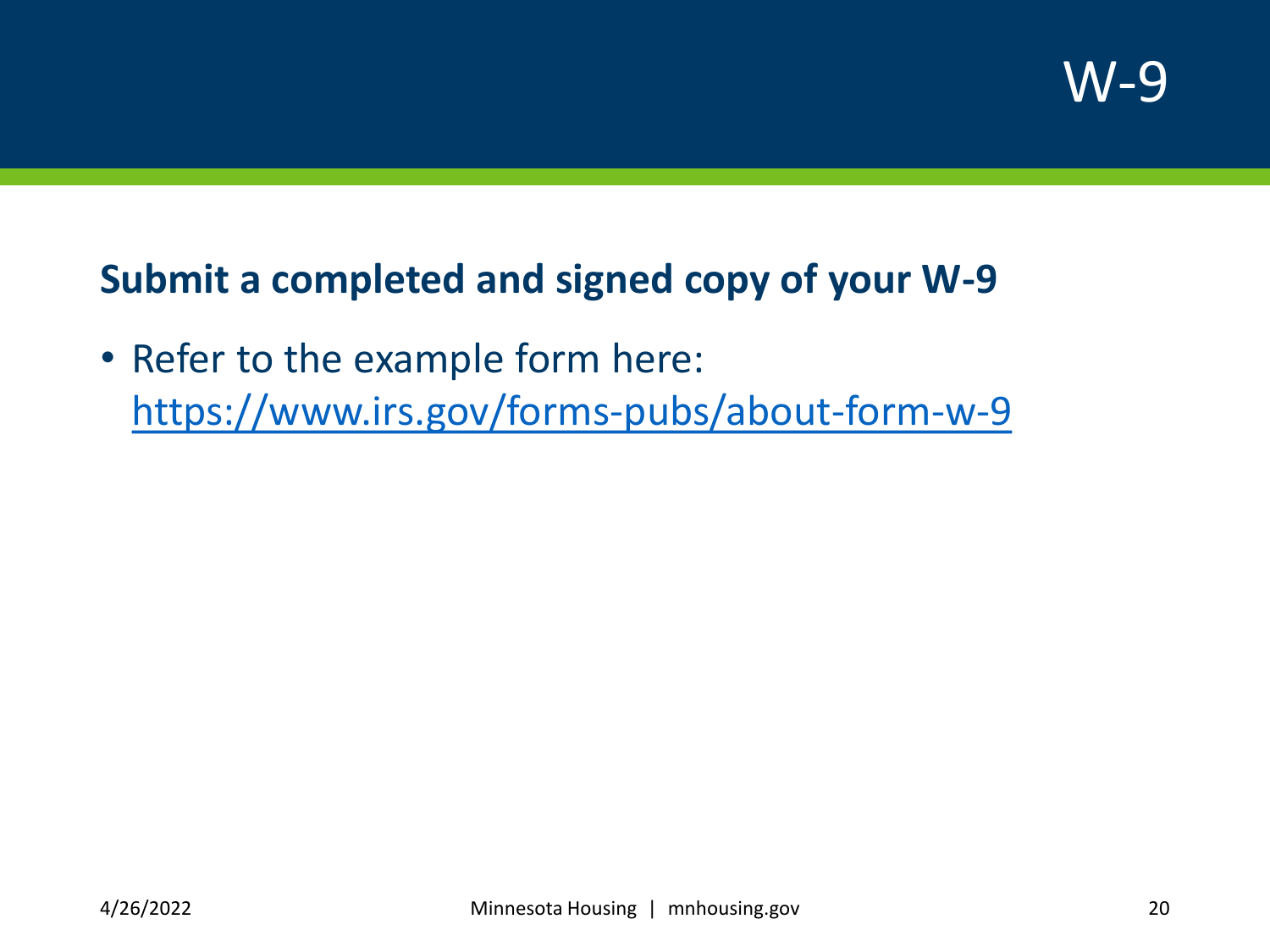### Electronic Funds Transfer (EFT) Form

#### **Submit your Electronic Funds Transfer Form**

- Only for new grantees
- EFT allows direct deposit of funds directly to your agency's financial institution
- **[EFT Authorization Form](https://mn.gov/mmb-stat/documents/swift/vendor/eft.pdf)**
- If you have not registered as a vendor with the State of Minnesota, this will need to be completed prior to completing the EFT form; go to the [Vendor Registration Link](https://mn.gov/admin/business/vendor-info/) to complete this process
- Once the form is completed, provide to Minnesota Housing your vendor number and along with a copy of your  $W-9$  so that payments will not be delayed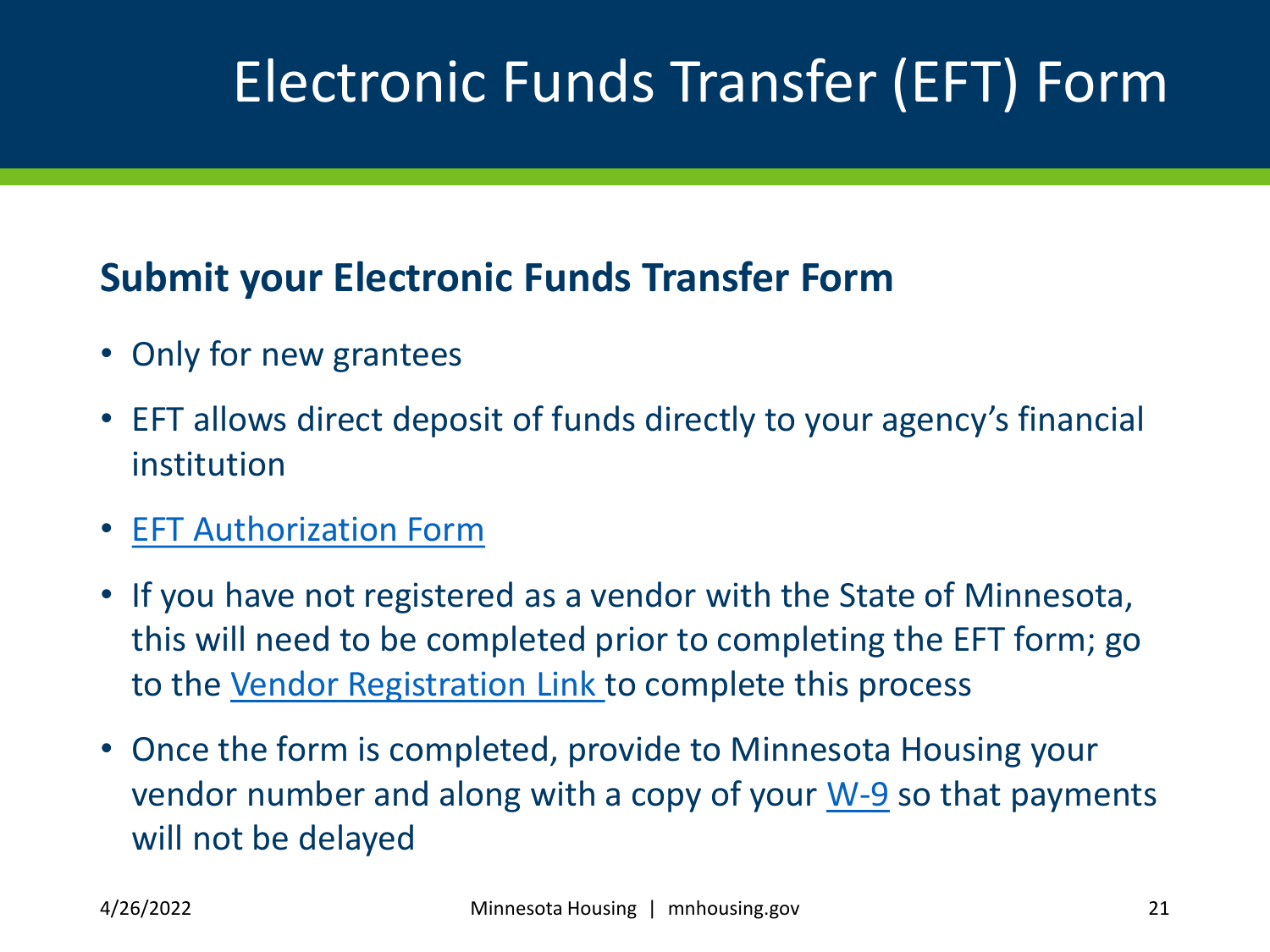### Electronic Bank Change Request Form

#### **Submit your Electronic Bank Change Request Form**

- Only for existing grantees who need to report a change of banking institution
- [EFT Bank Change Request Form](https://mn.gov/mmb-stat/documents/swift/vendor/bank-change.pdf)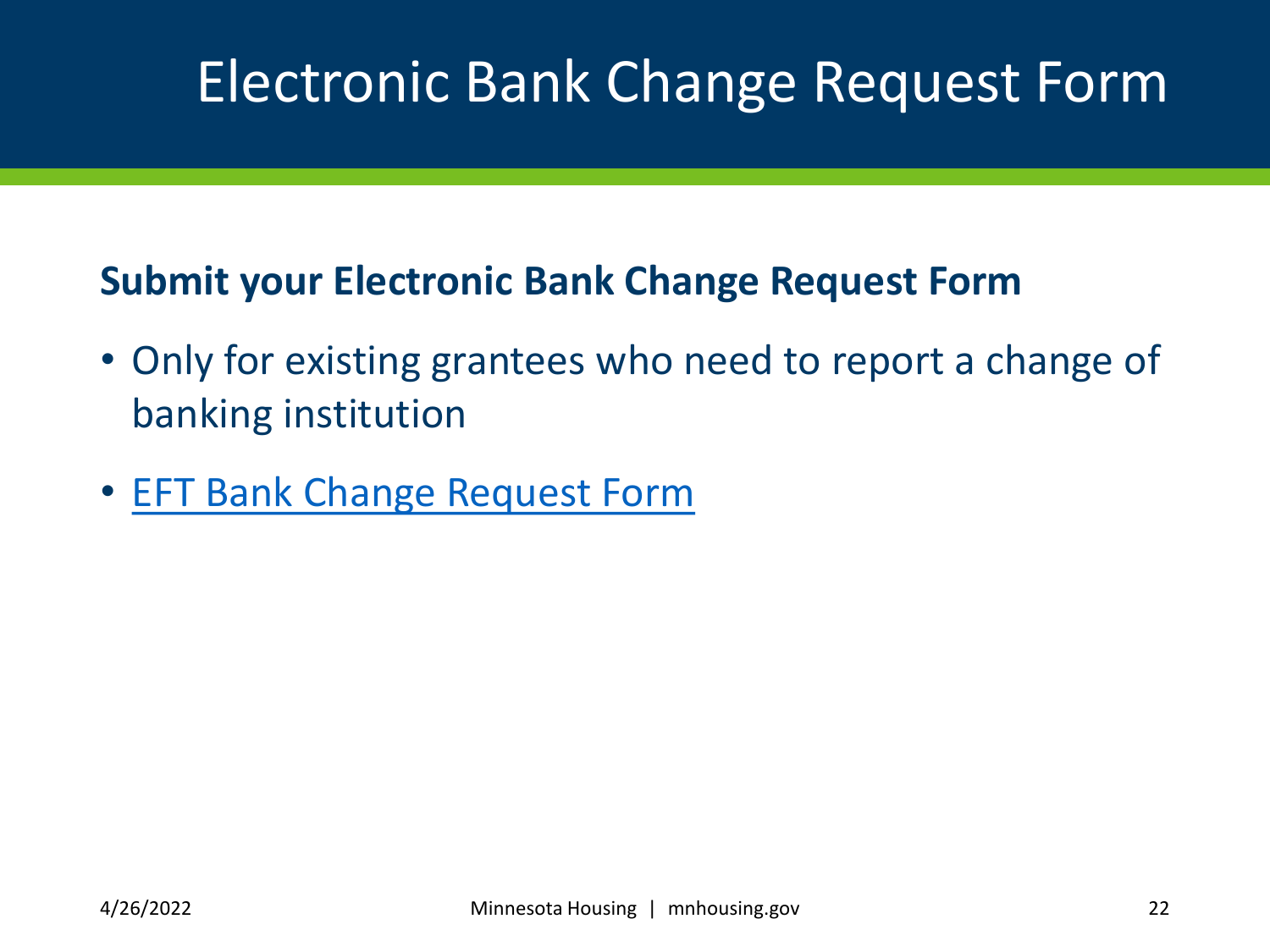### Delegated Signing Authority

#### **Submit documentation of delegated signing authority**

- Documentation should specifically outline the person(s) authorized to execute the Grant Contract Agreement
- This documentation can be a board resolution, bylaws, or another organizational document
- The Grant Contract Agreement must be signed by the person(s) indicated in the document that was submitted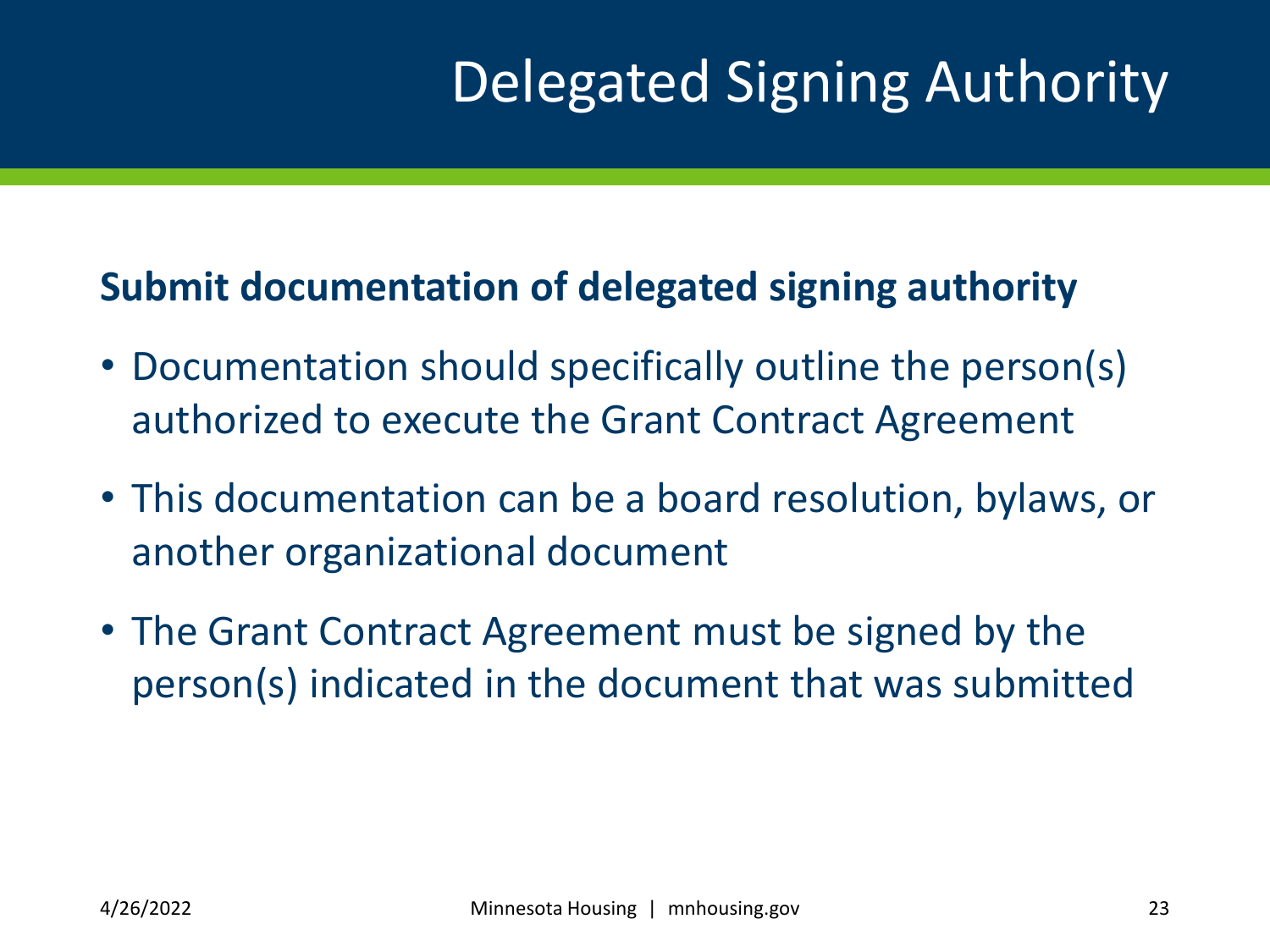### Name and Email of Authorized Signer

#### **Submit the name(s), email address(es), and routing order (if applicable) of the authorized signer(s)**

• This information will be used to route the document for electronic signature via DocuSign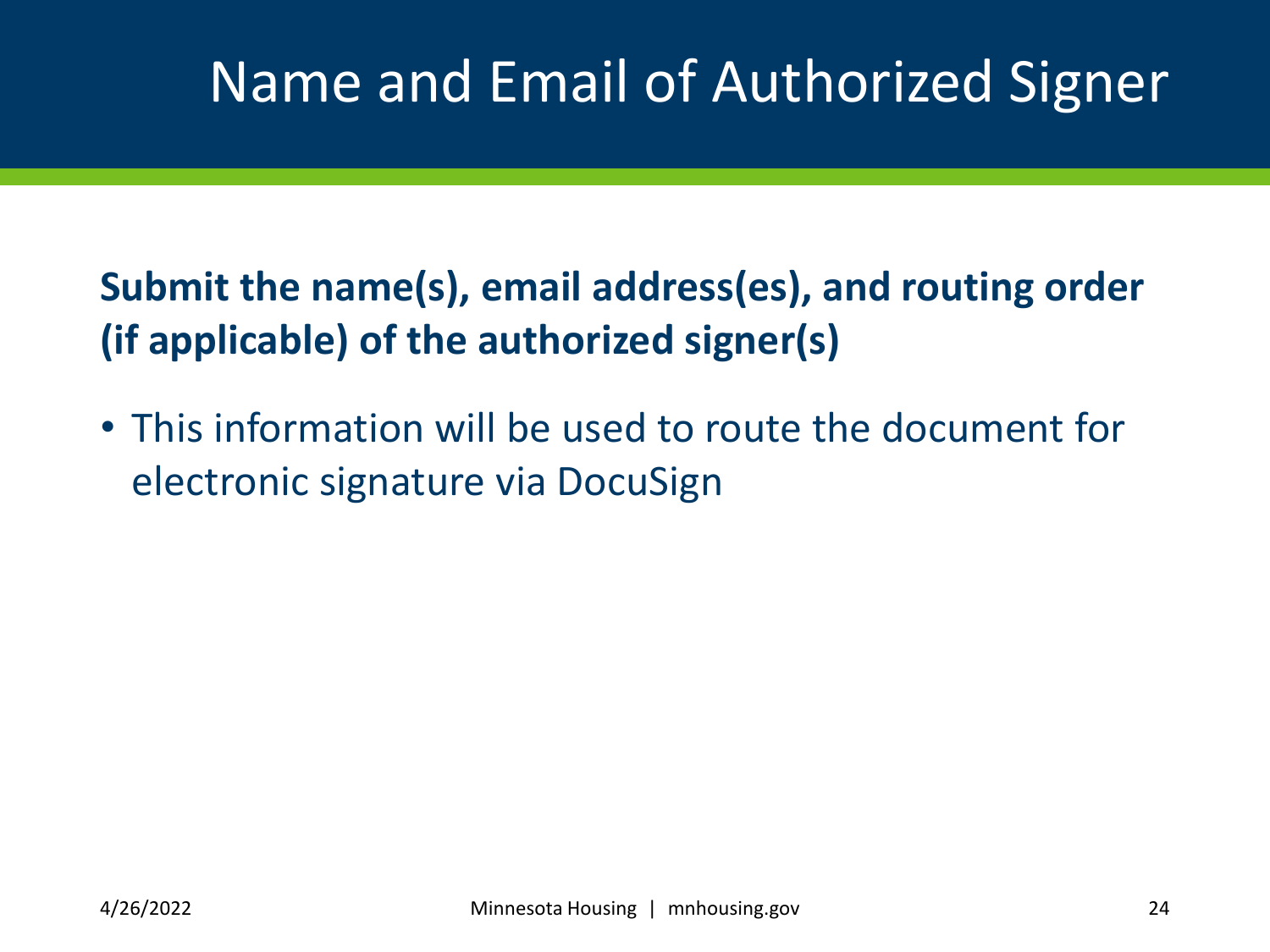#### Grant Contract Agreement

#### **The Grant Contract Agreement will be signed via the DocuSign process**

- This item **will not** be submitted using [mhfa.grants@state.mn.us](mailto:MHFA.Grants@state.mn.us)
- **Very important:** Review the entire Grant Contract Agreement and all exhibits to ensure accuracy and to understand compliance
- Electronic signing of Grant Contract Agreements via DocuSign will be initiated by Minnesota Housing once all due diligence items have been approved
- You will have received the Grant Contract Agreement as an attachment to your award letter, but this version is informational and should not be signed and returned to Minnesota Housing; the Grant Contract Agreement must be signed via DocuSign and signing will be initiated by Minnesota Housing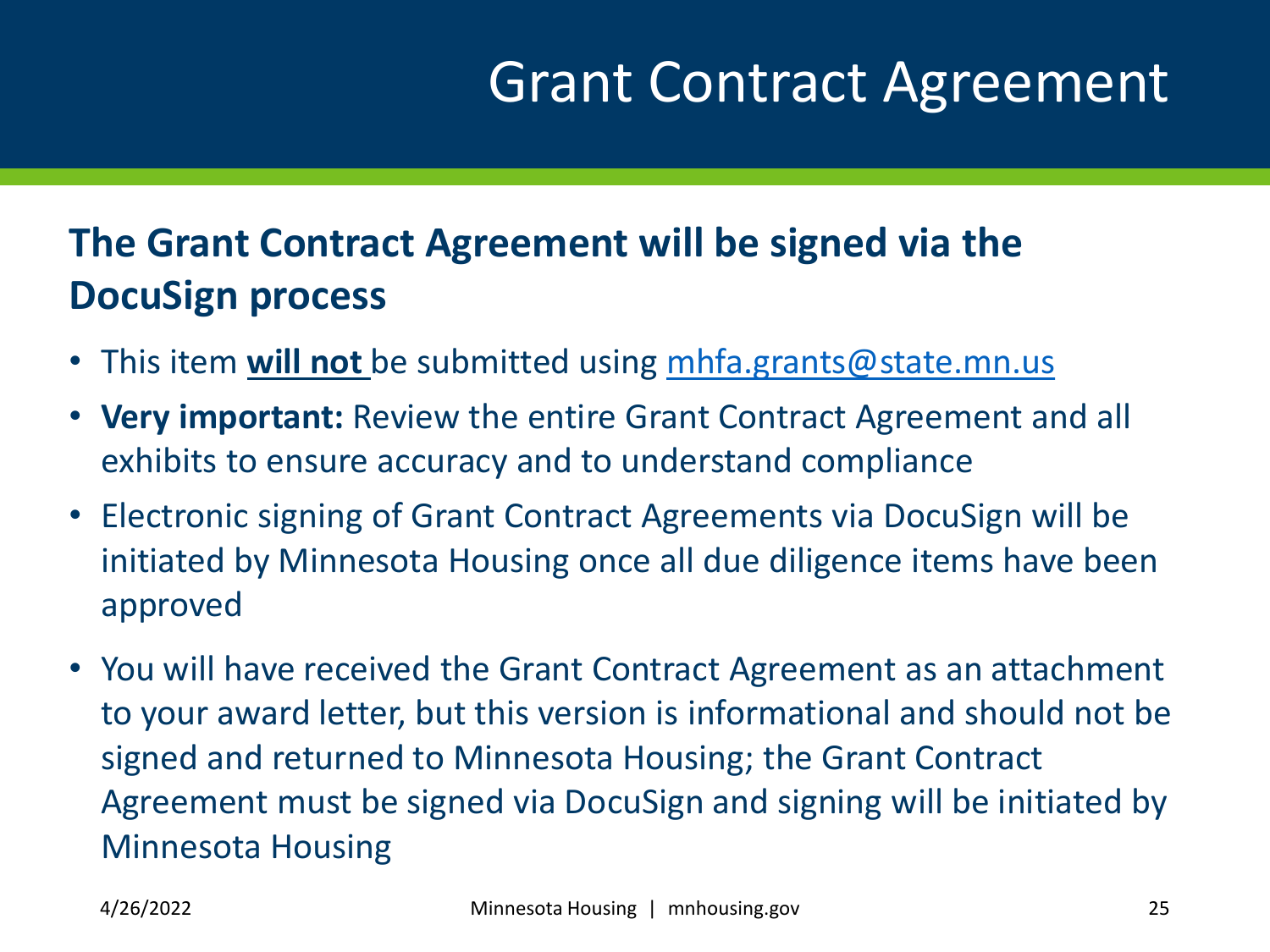#### Grant Contract Agreement

Note the following important dates on your Grant Contract Agreement:

Effective Date; Grant Period; Expiration Date

**Effective Date**: June 15, 2022, or the date when the Grant Contract Agreement is fully executed (whichever is later):

- The date when all parties have executed the Grant Contract Agreement (this includes the signer(s) for the grantee and the signer for Minnesota Housing)
- The date when you can start incurring costs under the terms of the Grant Contract Agreement; expenses incurred prior to the execution of the Grant Contract Agreement by both parties are not allowed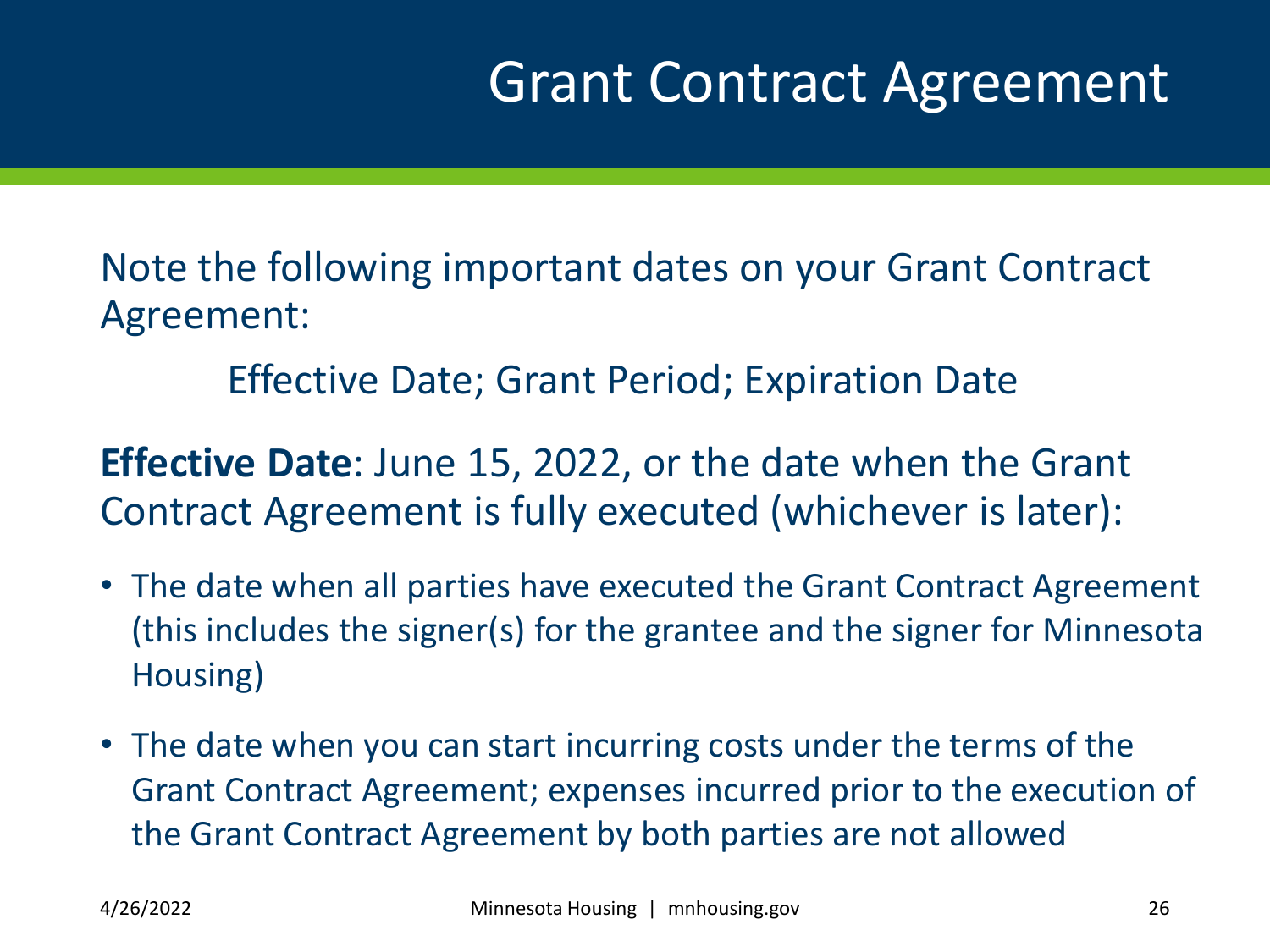#### Grant Contract Agreement

#### **Grant Period:**

- The grant period of the contract is from the date the Grant Contract Agreement is executed through June 30, 2023
- The time period in which grant proceeds must be incurred and expended; no funds can be used prior to or after this time

#### **Expiration Date:**

- The expiration date is August 31, 2023
- The date by which all final reports, documents, and other requirements must be submitted by the grantee to Minnesota Housing, any final payments made by Minnesota Housing to your organization, and any unexpended funds be returned to Minnesota Housing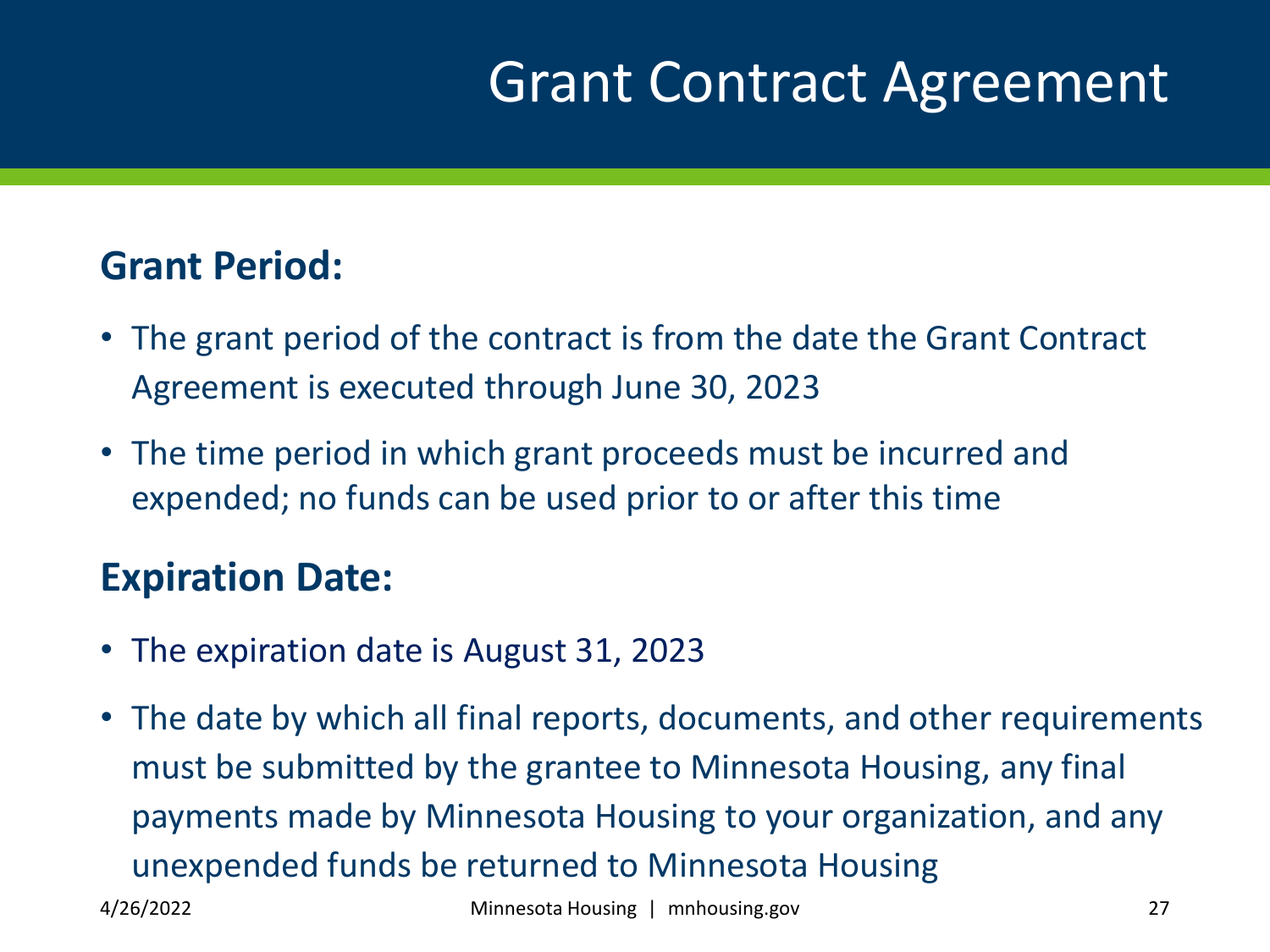



#### Submission and Deadlines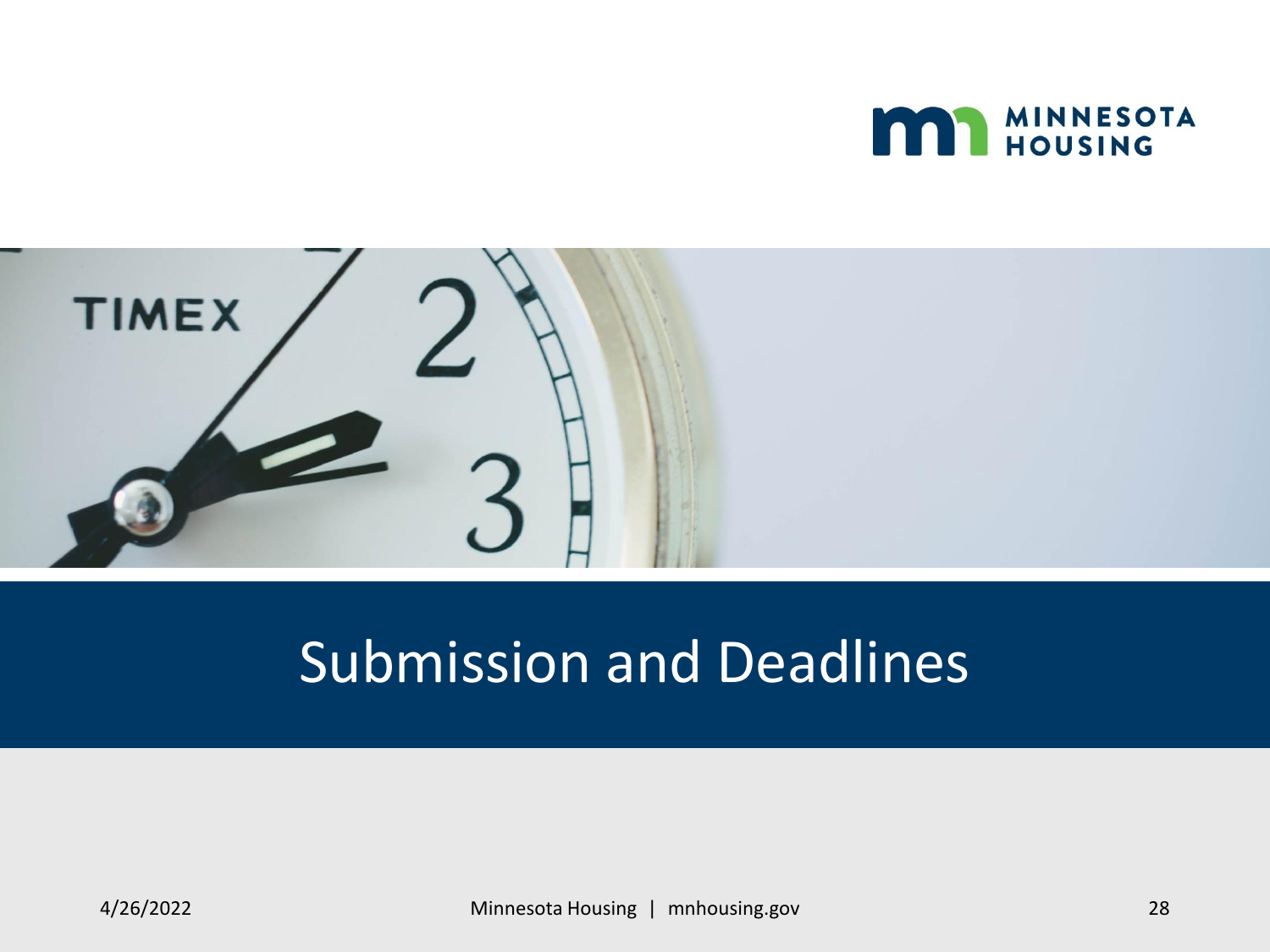### Submission

- Submit all items, EXCEPT the signed Grant Contract Agreement, to [mhfa.grants@state.mn.us](mailto:mhfa.grants@state.mn.us); include in the subject line the "**Project name – grantee name(s)**"
	- (ex. "ERA Housing Stability Services Wonderful Agency")
- You do not need to wait for all items to be complete before submitting documents; submit the Work Plan and Budget as soon as possible
- Name all documents by "**Grantee name(s) – due diligence item name**"
	- (ex. "Wonderful Agency Work Plan;" "Wonderful Agency W-9")
- **EXCEPTION:** Minnesota Housing will initiate signing of the Grant Contract Agreement via DocuSign
- Submit items as soon as possible to allow enough time for documents to be reviewed (revised, if needed) and approved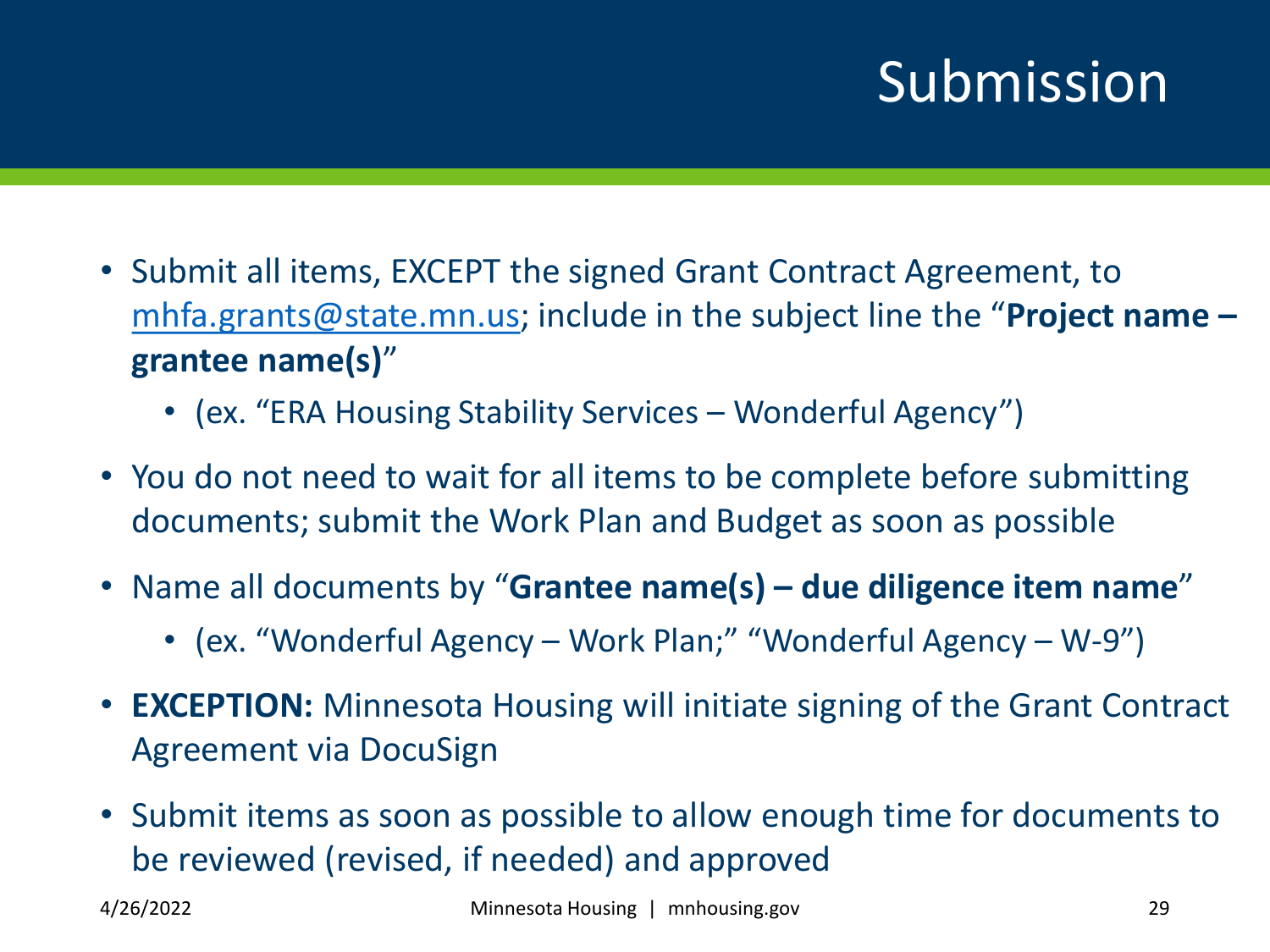#### Deadline

- All items must be received and approved prior to the execution of the Grant Contract Agreement
- Reimbursement of expenses incurred prior to Minnesota Housing's execution of the Grant Contract Agreement will not be allowed
- All items must be submitted and received by 4:30 p.m. on **Friday, May 20, 2022**
- Questions related to due diligence can be directed to [mhfa.grants@state.mn.us](mailto:mhfa.grants@state.mn.us)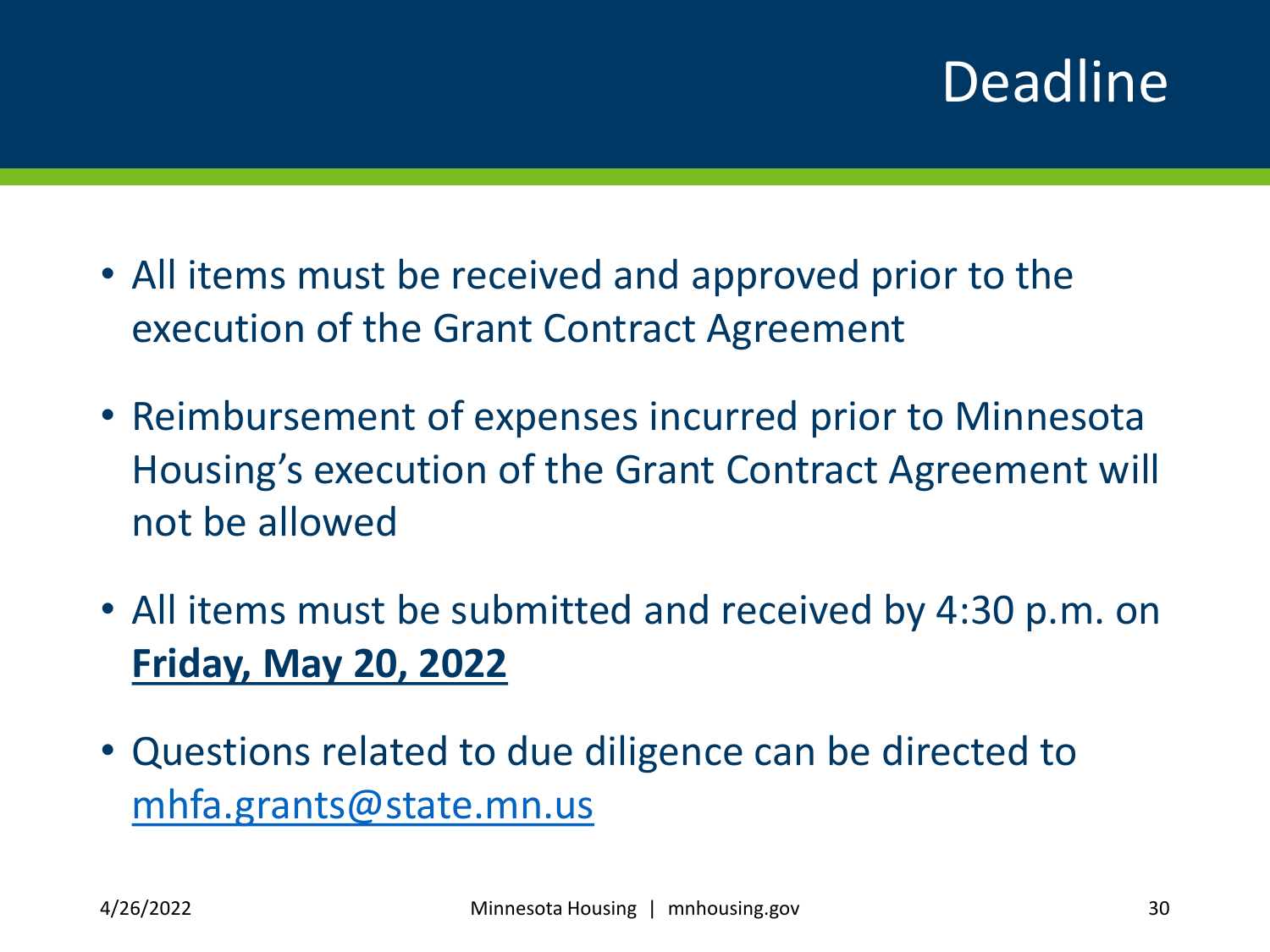

## Questions?